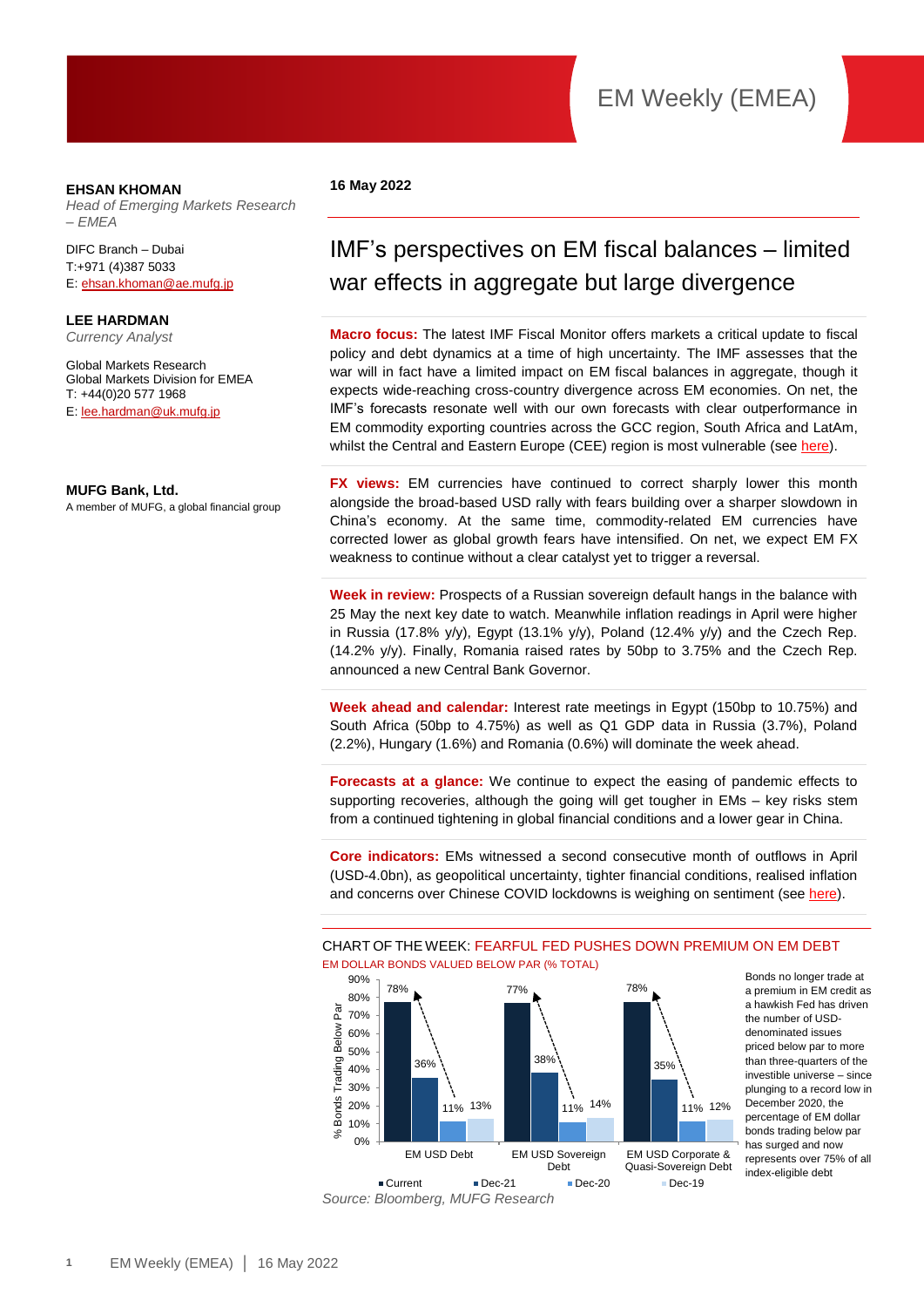# Macro focus

### **IMF's perspectives on EM fiscal balances – limited war effects in aggregate but large divergence**

The latest IMF Fiscal Monitor, alongside its World Economic Outlook, offers markets a critical update to economic growth, fiscal policy and debt dynamics at a time of high uncertainty. Relative to its October 2021 projections, the IMF lowered its global growth projections for 2022 by 1.3pp, while leaving next year's forecast unchanged, implying 3.6% global growth in both years. Growth downgrades were concentrated in the EM EMEA region (notably across the CEE), where regional growth was dragged lower by a projected 8.5% decline in Russia's GDP, and a 35% fall in Ukraine's. Likewise, relatively large downgrades within the region were also made to economies that have higher trade exposure to both Russia and Ukraine (see [here](https://market-research.bk.mufg.jp/distribution/47769_ext_01_en_0.pdf) and [here\)](https://market-research.bk.mufg.jp/distribution/47656_ext_01_en_0.pdf). Reflecting terms-of-trade effects, further growth forecast adjustments were made, with downgrade across EM Asia and to a lesser extent Latin America. Meanwhile, the aggregate growth forecast was upgraded for the MENA region (notably the GCC countries).

Despite the growth hit, the IMF left the aggregate EM fiscal balance projections unchanged at a 3.8% deficit for 2022. This reflects that (i) incoming data since the October 2021 update have, by and large, been stronger than expected, (ii) the expected strength of nominal growth – while real GDP growth has been revised lower, nominal growth has broadly been revised higher – and (iii) the IMF assesses that policy constraints will cap the EM fiscal response to the effects of the war in Ukraine. Compared with last year, this implies only a small 0.3pp increase in the aggregate EM deficit. Given that a large portion of policy space was used up to respond to COVID, the IMF is calling for a more targeted approach this time around. This applies to a lesser extent to major commodity exporters which may find additional resources from the terms of trade windfall.

Beyond regional aggregates and at a cross-country level, economies that are likely to be more adversely affected by the war in Ukraine are those we catalogued recently (see [here\)](https://market-research.bk.mufg.jp/distribution/47963_ext_01_en_0.pdf). Of note, countries in the CEE region, especially the Czech Republic and Poland, screen as most exposed, in addition to commodity importers in the MENA region, such as Turkey and to a lesser extent Egypt. The exposure is compounded by a differing trade mix of these economies, i.e., those that are significant net importers of goods and services for which Russia and Ukraine are net exporters. This implies greater challenges in sourcing potentially key imports (e.g., energy and

### EM PRIMARY FISCAL DEFICITS TO WIDEN MILDLY THIS YEAR WHILST DM IS SET TO IMPROVE PRIMARY FISCAL BALANCE (% OF GDP)



EM WINNERS ARE MAINLY COMMODITY EXPORTERS WHILST MOST COMMODITY IMPORTERS ARE LOSERS EM COMPARATIVE TRADE ADVANTAGES WITH RUSSIA-UKRAINE (UNITS)



*Source: IMF, MUFG Research Source: Macrobond, UN Comtrade, MUFG Research*

IMF's latest assessments offer markets guidance at a time of high uncertainty

The aggregate EM fiscal balance projections remains unchanged at a 3.8% deficit in 2022

The IMF's forecasts resonate well with our own forecasts with clear outperformance in EM commodity exporting countries across the GCC region, South Africa and LatAm, whilst the Central and Eastern Europe (CEE) region is most vulnerable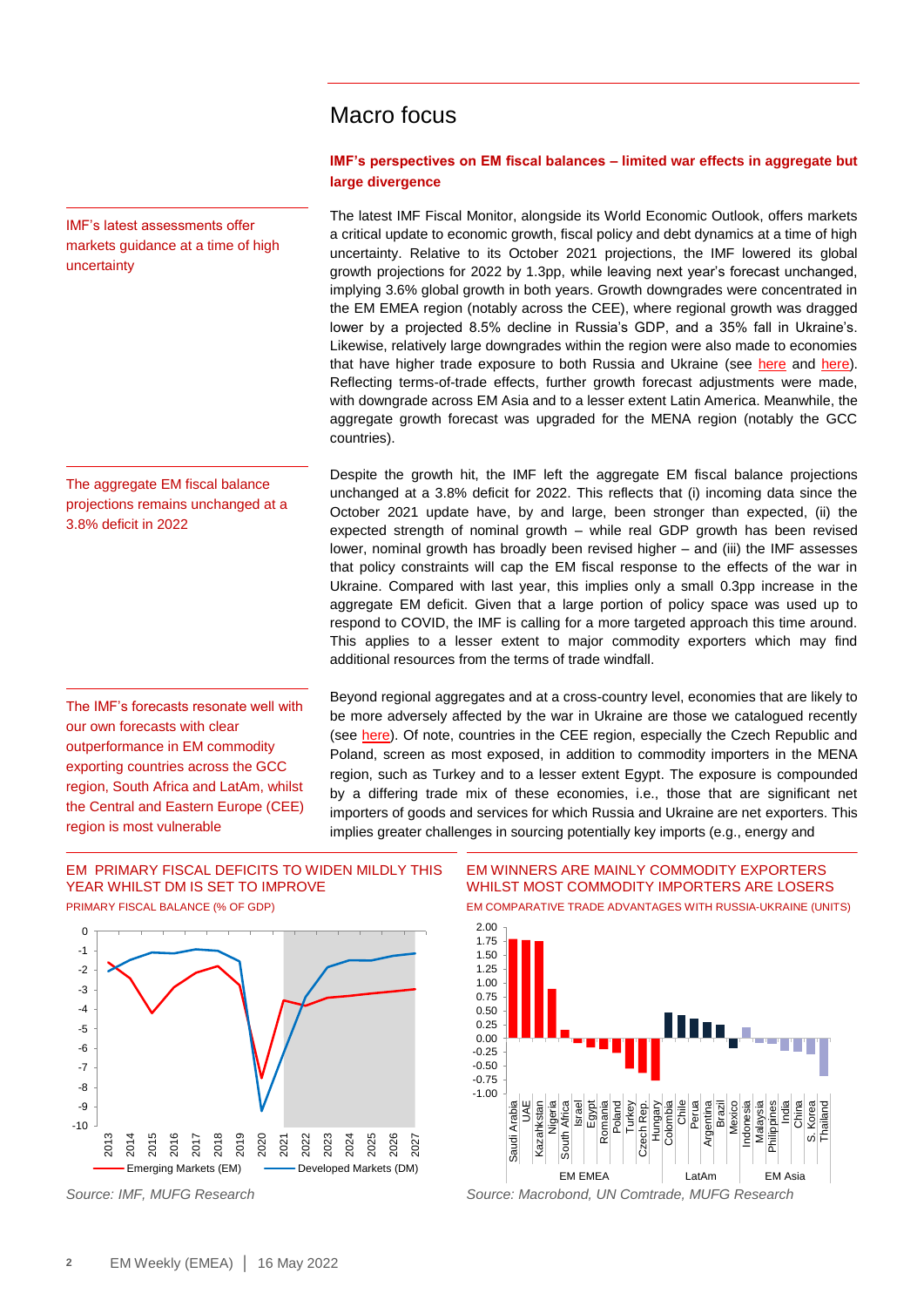The war in Ukraine is taking place against a backdrop of significant commodity shortages and already historically high prices for some key groups of commodities

The food price shock is likely to place particular pressure on EM economies given that, compared with their DM counterparts, EM households spend a much larger share of their consumption on food goods

The IMF is projecting that EM government debt levels will expand further in the coming years, reaching their highest level historically, whilst at the same time, policy space is unevenly spread across EMs

food imports), and subsequently a greater drag on their fiscal balances from the war as they attempt to offset the economic shock. By contrast, those less exposed are major oil exporters in the MENA region, South Africa and most of the LatAm region.

In addition, given how important to the global supply of key commodities both Russia (mostly energy and metals) and Ukraine (soft commodities) are, the disruptions caused by the war have pushed global commodity prices significantly higher (see [here\)](https://market-research.bk.mufg.jp/distribution/47843_ext_01_en_0.pdf). The shock is taking place against a backdrop of significant commodity shortages and already historically high prices for some key groups of commodities. Among these, the extent of the food commodity shock is particularly disconcerting – the UN Food FAO price index rose to 30% y/y in April, and is now ~65% higher relative to pre-COVID levels (se[e here\)](https://market-research.bk.mufg.jp/distribution/47837_ext_01_en_0.pdf).

The food price shock is likely to place particular pressure on EM economies given that, compared with their DM counterparts, EM households spend a much larger share of their consumption on food goods (their weight in the CPI basket ranges from 25% to 50% in EM economies, versus between 15-20% for DM). The extent of spending on food items closely relates to the level of development, implying that the food price shock is likely to be highly regressive globally, leaving many EMs exposed. EM governments are already facing increased public pressures to respond to the crisis – the IMF has historically linked global food price shock with rising social unrest.

Notwithstanding the significance of the war, the IMF's assessment is that policy space has been virtually exhausted in response to the COVID shock. The IMF maintains that the response to the pandemic was appropriate and necessary but for the current shock fiscal policy needs to be much more measured and targeted. Part of this concern reflects that the IMF is projecting that EM government debt levels will expand further in the coming years, reaching their highest level historically. At the same time, policy space is unevenly spread across EMs. A number of low yielding EM economies that benefited from the secular decline in global long-term rates do not face such significant pressures. However, those that already spend a significant share of their revenue on interest rate expenditure or that are facing a greater gross financing need due to a higher share of short-term debt look particularly vulnerable. Finally, monetary policy across many EMs has been in tightening mode for some time owing to adverse inflation dynamics, increasing the cost of sourcing domestic financing. Similarly, against the backdrop of tightening global financial conditions and relatively challenging risk sentiment, external market funding may be challenging this year for a number of high yielding EMs.

### A HIGHER SHARE OF FOOD IN THE CPI BASKET IN EM GIVEN LOWER LEVELS OF ECONOMIC DEVELOPMENT GDP PER CAPITA (USD, THOUSANDS) VS. FOOD WEIGHT IN CPI (%)



*Source: IMF, National Official Sources, MUFG Research Source: IMF, MUFG Research*

### EM DEBT IS SET TO REACH RECORD HIGH LEVELS IN THE COMING YEARS, ACCENTUATING VULNERABILITIES GENERAL GOVERNMENT GROSS DEBT (% OF GDP)

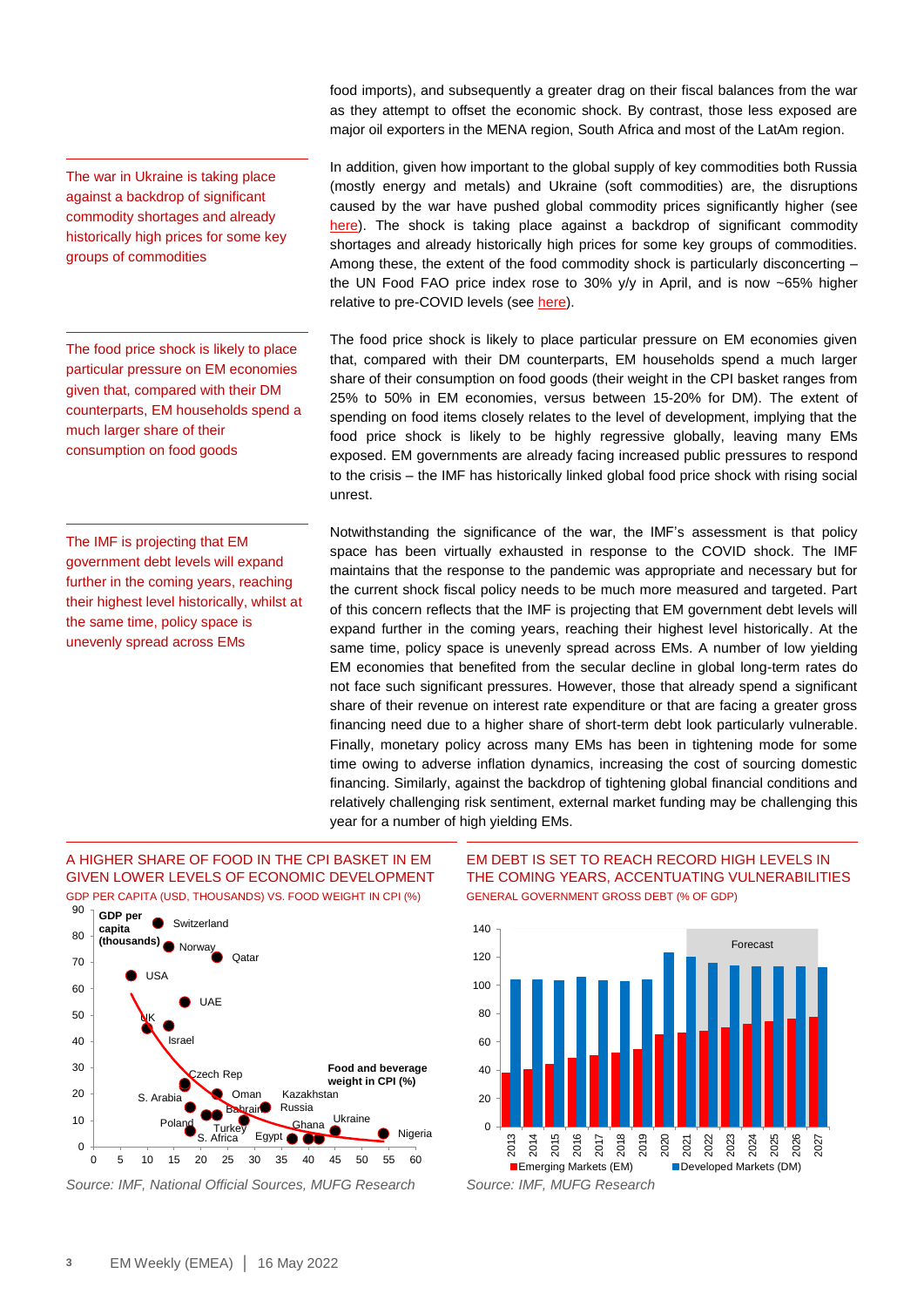### FX views

CNY, KRW & commodity-related EM FX weighed down recently by China growth concerns

TRY resumes downward adjustment while domestic policy settings continue to leave vulnerable to sharp sell-off

CZK's position as the best performing regional currency seriously threatened by CNB policy uncertainty

**EM FX**: China growth concerns & domestic policy settings remain downside risks

EM FX has continued to correct lower this month alongside the broad-based USD rally. The worst performing EM FX has been the TRY (-4.6% vs. USD), COP (-3.6%), CNY (-2.8%), HUF (-2.7%), ZAR (-2.7%), KRW (-2.2%) and BRL (-1.8%). In contrast, the RUB (+11.0%) and MXN (+1.6%) have even outperformed the USD. Price action highlights that building fears over a sharper slowdown for China's economy have been key fundamental driver behind recent EM FX weakness. It has already triggered relatively sharp sell-offs for the CNY and the KRW. USD/CNY has already reversed over half of the adjustment lower between Q2 2020 and Q1 2022 as it moves back closer to pre-pandemic levels at around the 7.0000-level. At the same time, commodity-related EM FX have corrected lower as global growth fears have intensified. The release of the much weaker than expected activity data from China for April provided evidence that a deeper and broader slowdown is underway as the full negative impact of current COVID-related restrictions was evident. We expect these EM FX trends to continue without a clear catalyst yet to trigger a reversal.

The TRY has resumed its downward adjustment over the past week following a period of stability from mid-March to early in May. Recent price action is consistent with our view that risks remain heavily titled to the downside for the TRY. The ongoing fallout from the Ukraine conflict is further exposing the TRY's weak fundamentals. Turkey's current account is expected widen further as the conflict dampens the recovery in tourism revenues and places upward pressure on commodity and energy prices which adds to Turkey's import bill. Turkey recorded a deficit for the fifth consecutive month in March. For Q1 as a whole the current deficit totalled USD18.1 billion which was more than double the deficits recorded in previous years over a similar period, and the largest Q1 deficit since 2011. The CBRT's reluctance to tighten policy to control inflation in Turkey is increasing the risk of another sharp adjustment lower for the TRY.

Czech President Zeman's decision last week to choose dovish MPC member Michl to be the new CNB Governor has drawn unfavourable comparisons to policy making in Turkey. President Zeman has voiced unorthodox views that higher rates may be starting to fuel inflation, and has chosen a new CNB Governor who has voted against previous hikes. He proposes keeping rates stable for some time but it will fuel speculation over earlier rate hikes as well. The appointment has already forced the CNB to intervene to help stabilise the CZK after EUR/CZK jumped to just below 25.500. We expect CZK weakness to resume when the new Governor takes over.



*Source: Bloomberg, Macrobond & MUFG Research Source: Bloomberg, Macrobond & MUFG Research*

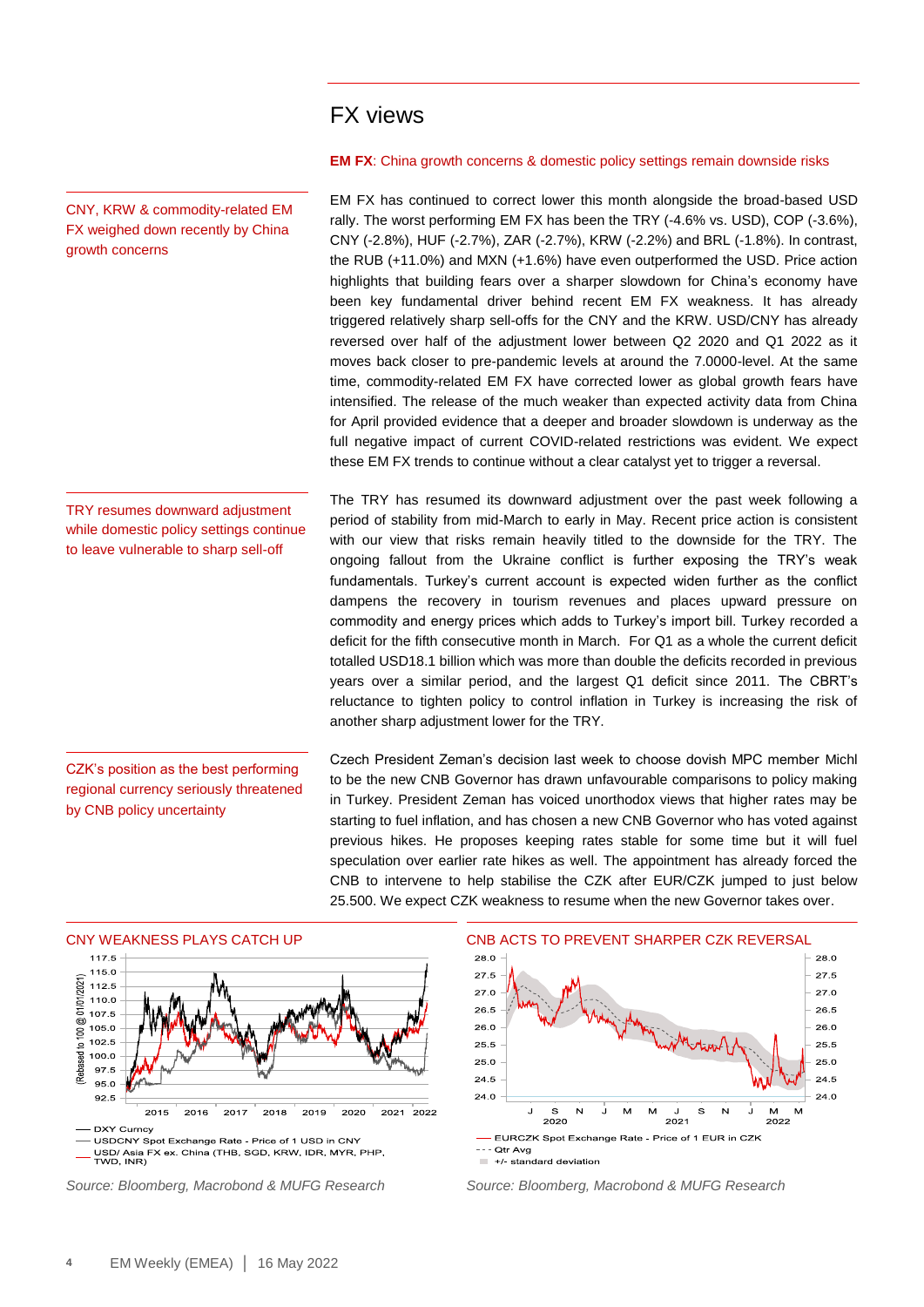### Week in review

### **EM capital flows**: investors continued to withdraw capital from EM funds in April

The stress in risk assets, especially in EMs, continued last week, as the ongoing escalation of the downside risks in global economic activity seems to have coincided with upside inflation surprises, including in the likes of Indonesia (3.5% vs. 3.3% expected), Hungary (9.5% vs 8.9% expected), China (2.1% vs 1.8% expected) and India (7.8% vs. 7.4% expected). The higher than expected inflation prints are clearly the result of fresh supply side challenges – largely reflecting the adverse impacts of the war in Ukraine, as well as the COVID-related restrictions in China – which is causing further pressures on supply chains. We stick to the winners from elevated commodity prices and to those with responsible macro policies, hence offering a sizeable risk premium (see *macro focus* section above and [here\)](https://market-research.bk.mufg.jp/distribution/47963_ext_01_en_0.pdf).

According to IIF data, EMs witnessed a second consecutive month of outflows in April (USD-4.0bn). Ample investor caution stemming from geopolitical events, tighter financial conditions, realised inflation and apprehensions that many economies will not recover quickly enough from COVID, continues to mire the complex (see [here,](https://market-research.bk.mufg.jp/distribution/47115_ext_01_en_0.pdf) [here](https://market-research.bk.mufg.jp/distribution/47111_ext_01_en_0.pdf) and [here\)](https://market-research.bk.mufg.jp/distribution/47177_ext_01_en_0.pdf). Generally speaking, the impact of war in Ukraine on EM portfolio flows has not been calamitous so far. The IIF's high frequency data registered outflows from EM excluding China equities, but the episode does not come close to the most severe in the last decade. Meanwhile, the situation in China is markedly different with the IIF tracker pointing to the largest quarterly outflows on record in the first quarter of 2022. April has seen a similar tendency, with China debt suffering an outflow of USD2.1bn and only negligible gains in China equities. Local currency China bonds account for most of the recent Chinese outflow. Capital flight stands in sharp contrast to the large inflows in 2020-21, when investors increased their exposure to Chinese bonds by 30-40% each year. Russian reserve sales may explain some of the outflows at the beginning of the war, but do not fully explain the overall picture. A confluence of COVID lockdowns, FX depreciation, and perceived risk of investing in countries whose relationships with the West are complicated may be the core drivers of recent capital outflows from China. Finally, April has also seen outflows from EM excluding China equities (USD10.5bn) – a consequence of increased volatility in DM equity markets but also a sign that EM investor appetite is decreasing. The few bright spots last month's figures come from EM excluding China

### EM FUNDS SUFFERED A SECOND CONSECUTIVE MONTHLY OUTFLOW (USD4.0BN) IN APRIL 2022 TOTAL PORTFOLIO FLOWS INTO EMS (USD BN)

Supply pressures continue to build in

EMs witnessed a second consecutive month of outflows in April (USD-4.0bn) – ample investor caution stemming from geopolitical events, tighter financial conditions, realised inflation and apprehensions that many economies will not recover quickly enough from COVID, continues to mire

EMs

the complex



SELL-OFF ACROSS ALL MAJOR EM ASSET CLASSES CONTINUES GIVEN THE WAR AND THE HAWKISH FED EM EQUITIES, FX, RATES, CREDIT AND DEBT (1 JANUARY 2022 = 100)

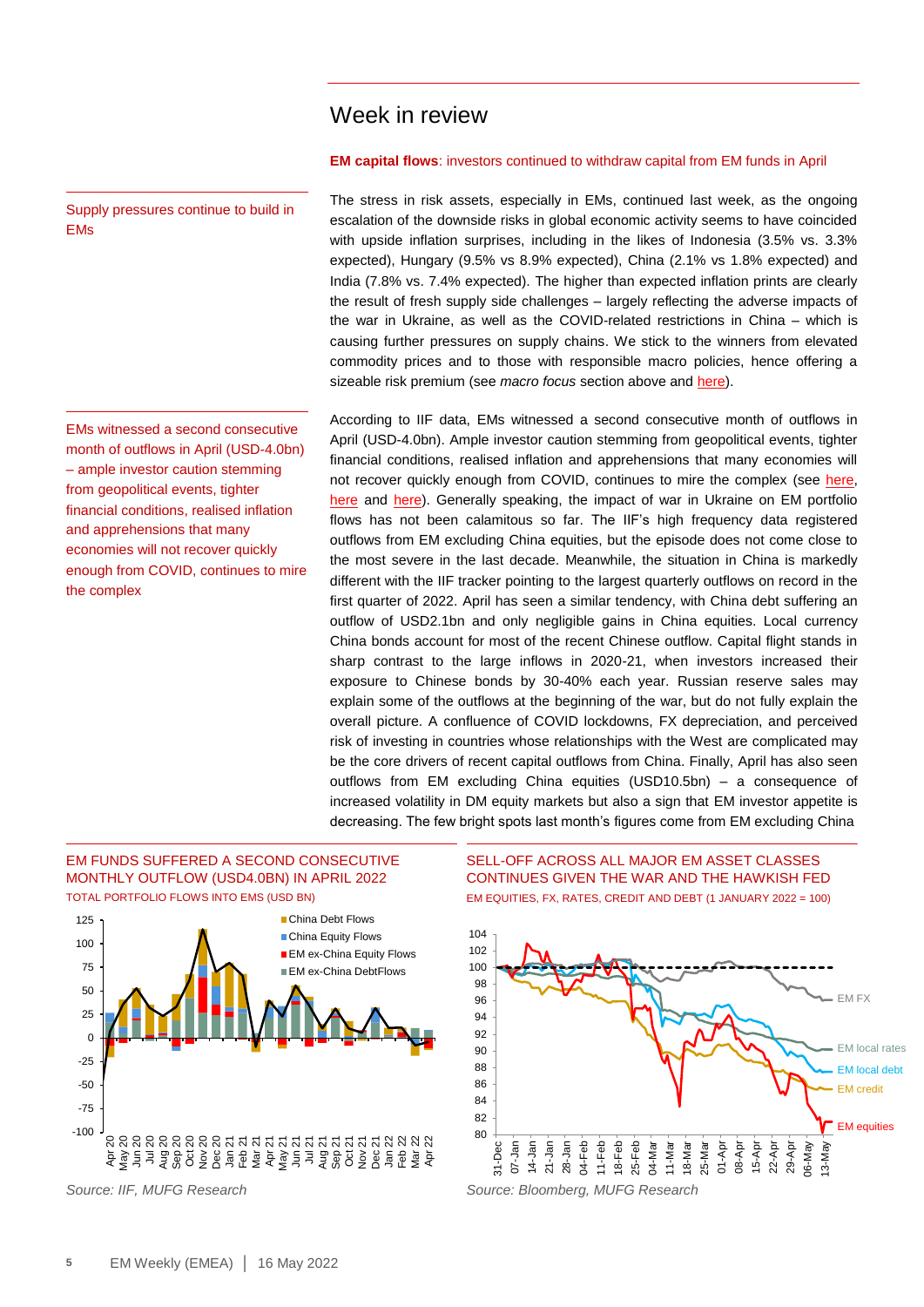debt, showing a positive inflow of USD7.6bn, driven mainly by local currency debt. Finally, from an asset markets perceptive, historically, EM credit outperforms into Fed lift-offs, but this time around EM local rates is doing better.

#### **Russia**: further twists in the prospects of a default – next date to watch: 25 May

On 29 April, the Russian authorities announced that USD payments had been made on its 2022 and 2042 dated bonds to the payment agents, in accordance with the bond contracts. This was against our (and markets) expectations given that the Russian Ministry of Finance had already made a payment in Rouble (RUB) and declared it considered the obligations fulfilled (see [here\)](https://market-research.bk.mufg.jp/distribution/48014_ext_01_en_0.pdf). This suggests that if the payment made it to bondholders on time and that there was not a contractual default post the expiry of the grace period on 4 May. The next payments to go through are 2026 and 2036 dated bonds on 27 May – two days after the current expiry of the authorisation (see [here](https://market-research.bk.mufg.jp/distribution/47902_ext_01_en_0.pdf) and [here\)](https://market-research.bk.mufg.jp/distribution/47769_ext_01_en_0.pdf). General Licence 9C currently permits for US financial institutions to receive such payments from the Russian Ministry of Finance despite the Directive 4 prohibition on transactions with the Ministry of Finance and/or Central Bank of Russia (CBR). The motivation for this expiry being extended is that Russia has now accepted using assets not already frozen to make eurobond debt repayments, and thereby drawing down on its resources, which could be interpreted constructively by the US Treasury. In parallel, the amounts are not significant when measured against the monthly FX inflows to Russia, largely due to the still ongoing energy exports. For the remainder of the year, Russia has US1.5bn due on eurobonds. Therefore, OFAC would have to weigh depleting a relatively negligible FX amount against actually causing Russia to default on its eurobonds. If the relevant authorisation in General License 9C is extended, USD payments by the Russian Ministry of Finance are likely to continue. Indeed, the sheer fact that Russia is endeavouring to make the payments in USD signals that they do want to avoid a default. On net, the next date to monitor is 25 May and whether OFAC extends the relevant authorisation in General Licence 9C before its expiry on this date. If extended, then at face value Russia will likely continue making its bond payments.

### **Russia**: inflation rises further in April but the pace has markedly slowed

Headline inflation in Russia increased from 16.7% y/y in March to 17.8% y/y in April.



RUSSIAN INFLATION CONTINUES TO EDGE HIGHER BUT

Inflation in Russia rises further in April



*Source: Bloomberg, CBR, MUFG Research Source: Bloomberg, MUFG Research*

25 MAY IS THE NEXT DATE TO MONITOR FOR MARKETS TO BRACE FOR A RUSSIAN SOVEREIGN DEFAULT RUSSIA EXTERNAL BOND PAYMENTS – RECENT AND MOST UPCOMING

| Date       | <b>Bond</b>         | <b>Initial</b><br><b>CCY</b> | Alt. payment<br><b>CCY</b> | Principal<br>(USD m) | Interest<br>(USD m) | <b>Status</b> |
|------------|---------------------|------------------------------|----------------------------|----------------------|---------------------|---------------|
| 16-Mar     | Sep-2023   USD      |                              | ---                        | 0                    | 73                  | Paid          |
| 16-Mar     | Sep-2043   USD      |                              |                            | 0                    | 44                  | Paid          |
| 21-Mar     | Mar-2029 USD        |                              | GBP, EUR,<br>CHF, RUB      | $\Omega$             | 66                  | Paid          |
| 28-Mar     | Mar-2035            | <b>USD</b>                   | GBP, EUR,<br>CHF, RUB      | $\Omega$             | 102                 | Paid          |
| 31-Mar     | Mar-2030            | <b>USD</b>                   | ---                        | 359                  | 88                  | Paid          |
| $04-Apr$   | Apr-2022            | <b>USD</b>                   | ---                        | 1,448                | 33                  | Paid          |
| $04-Apr$   | Apr-2022            | <b>USD</b>                   | ---                        | 552                  | 9                   | Paid          |
| $04-Apr$   | Apr-2042            | IUSD                         |                            | 0                    | 84                  | Paid          |
| $27$ -May  | May-2026 USD        |                              | GBP, EUR,<br><b>CHF</b>    | $\Omega$             | 71                  |               |
| $27$ -May  | <b>May-2036 EUR</b> |                              | USD, GBP,<br>CHF, RUB      | $\Omega$             | 29                  |               |
| $23 - Jun$ | Jun-2027            | <b>USD</b>                   | GBP, EUR,<br>CHF           | $\Omega$             | 51                  |               |
| $23 - Jun$ | Jun-2047            | <b>USD</b>                   | GBP, EUR,<br>CHF           | $\Omega$             | 184                 |               |
| $24 - Jun$ | Jun-2028            | <b>USD</b>                   | ---                        | 0                    | 159                 |               |

Prospects of a Russian sovereign default hangs in the balance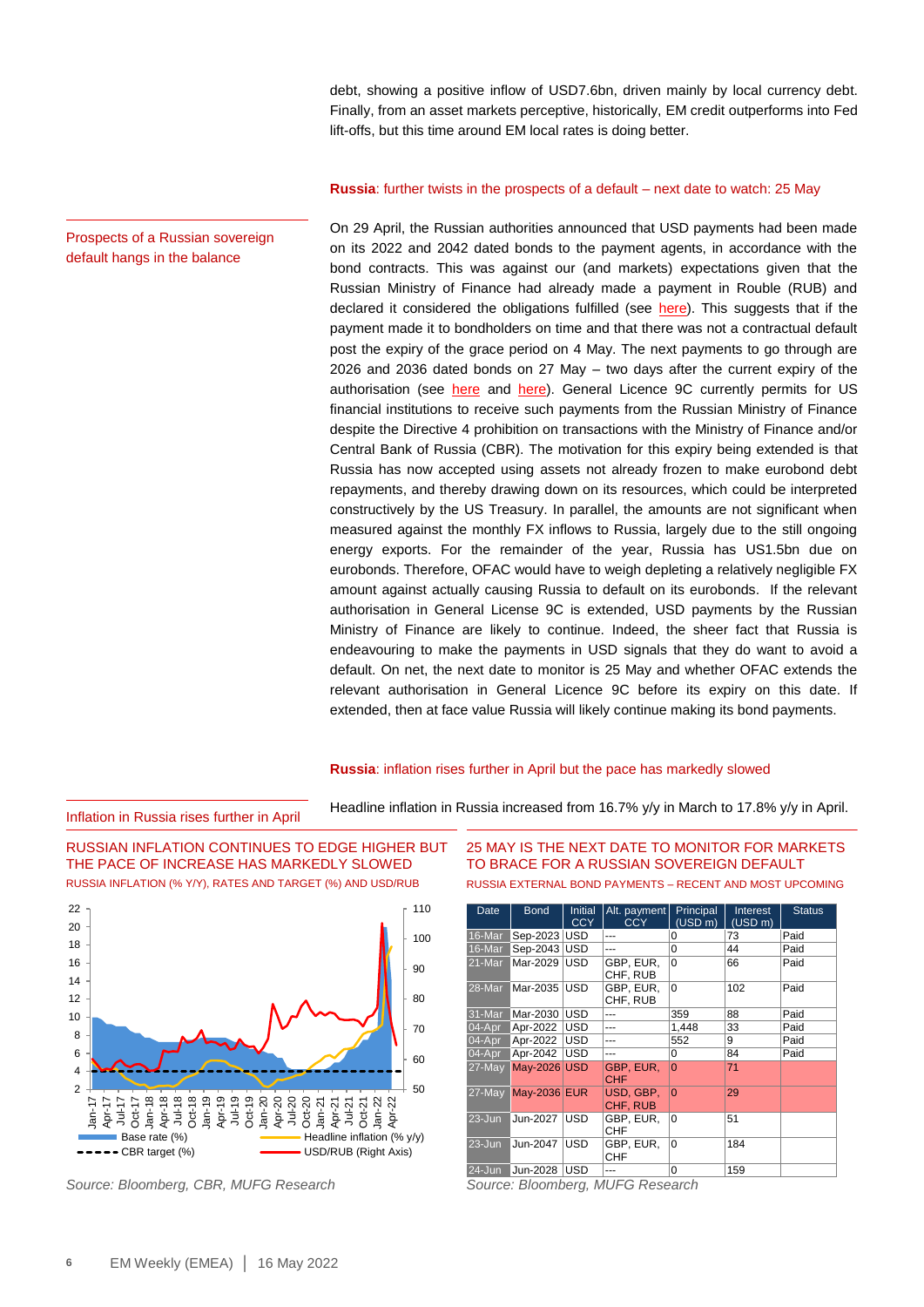The elevated weekly inflation dynamics have come down significantly since the several ~2% w/w weekly prints in March as front-loaded purchases have predominantly ended and the RUB markedly strengthened (limiting FX passthrough). The largest contribution came from food (up 4.3ppts to  $23.7\%$  y/y) and services inflation (up 1ppts to 10.9% y/y). Going forward, we envisage two core forces moderating inflation  $-$  (i) supply constraints are set to ease over time with the rerouting and substitution of imports, and (ii) demand for goods and services has been front-loaded. From a monetary policy perspective, we continue to expect the CBR to place more stress on financial stability for the next rate decision given recent communication that high inflation is temporary. Hence, we expect the CBR to cut rates by another 200bps to 12.00% on 1 June before pausing until inflation starts falling more noticeably due to base effects early next year.

### **Egypt**: inflation in April rises to a three year high with more upside to come

Inflation in Egypt increased from 10.5%  $y/y$  in March to 13.1%  $y/y$  in April – highest reading in three years. The increase was predominantly driven by a marked pickup in food inflation (up 6.3ppts to 26.0% y/y). While seasonal factors such as Ramadan are likely to have played a role in driving prices higher, the uptrend in global food prices post the Russian invasion of Ukraine (on 25 February) coupled with the devaluation of the Egyptian Pound (EGP) in March (see [here\)](https://market-research.bk.mufg.jp/distribution/47769_ext_01_en_0.pdf), has considerably added to upside pressures on headline inflation – and is set to persist through 2022. Looking ahead, we expect inflationary pressures to continue to increase as the FX pass-through from the recent devaluation continues and global commodity prices remain elevated. In the longer term, however, we view wage inflation is likely to remain limited, and expect aggregate demand to soften as the growth outlook weakens in the face of lower disposable income and the loss of tourism flows stemming from Russia. As such, we anticipate that the inflationary shock is unlikely to persist, with CPI reverting to within the CBE's current inflation target band of  $7\% \pm 2$ ppts by the end of 2023.

### **Poland:** inflation in April edges higher to 12.4%  $y/y - yet$  to reach the peak

Inflation in Poland increased from 11.0% y/y in March to 12.4% y/y in April on the back of surging food prices (up 4.4% m/m). April inflation growth was not only stemming from more costly food with price growth broad-based and expands into various price categories. On the basis of available data, we estimate that core

EGYPT INFLATION SURGES IN APRIL (13.1% Y/Y) WITH CPI EXPECTED TO PEAK IN Q3 2022



*Source: Bloomberg, CBE, MUFG Research Source: Bloomberg, NBP, MUFG Research*

EGYPT INFLATION (% Y/Y), CBE INFLATION TARGET AND USD/EGP POLAND INFLATION EDGES HIGHER IN APRIL (12.4% Y/Y) WITH POLICY RATES SET TO CONTINUE RISING



Inflation in Egypt rises to 13.1% y/y in April – three year high with more upside to come

Inflation in Poland rises by 1.4ppts to 12.4% y/y in April with further increases expected in the months

ahead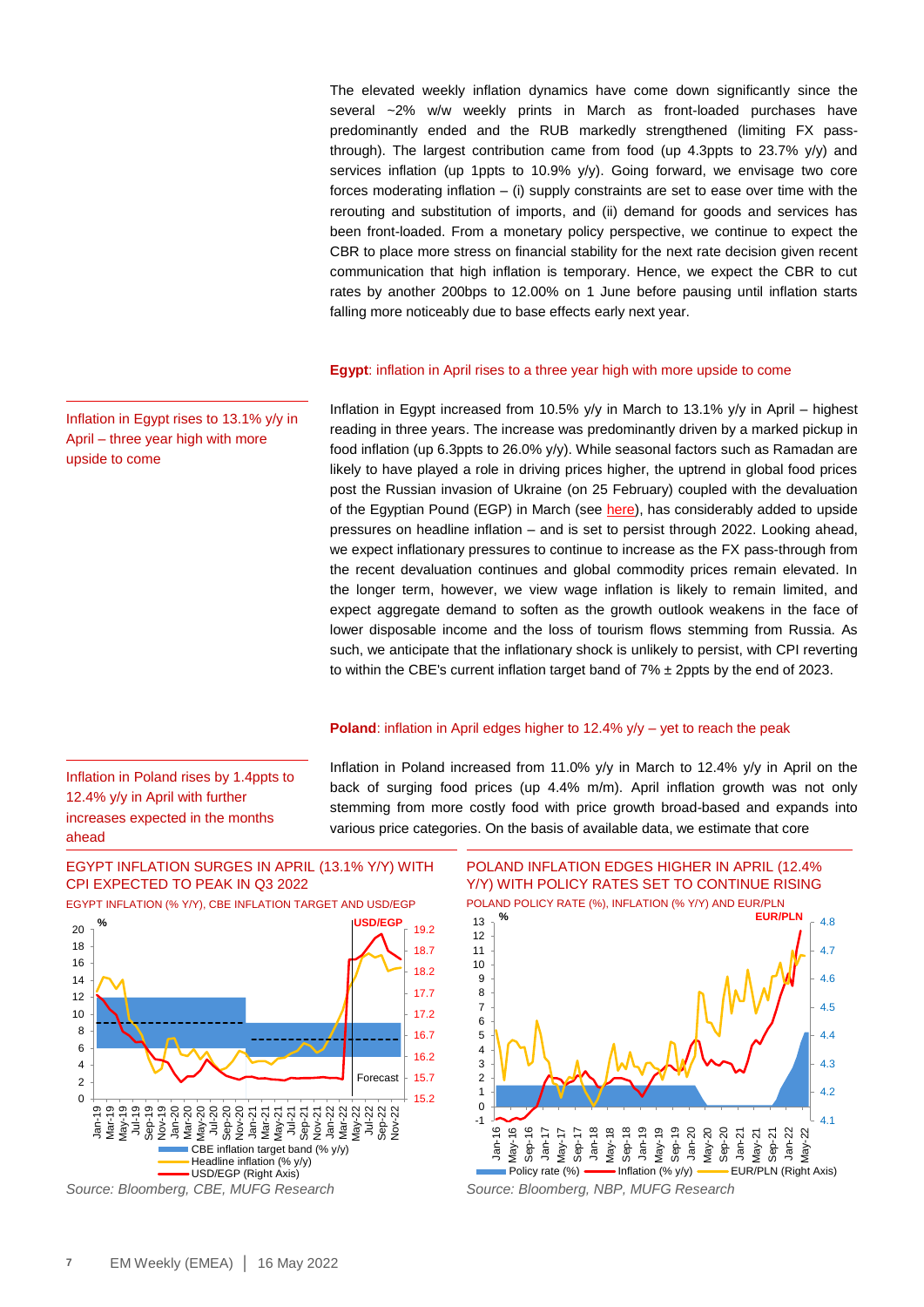inflation excluding food and energy went up to 7.7% y/y in April from 6.9% y/y in March. The coming months are expected to bring a further increase and a local peak at the turn of next year. The inflationary picture emerging from April data suggests advanced second-round effects (passing higher costs of energy and commodities onto retail prices) and inflationary expectations de-anchoring. It would appear that second-round effects are robust as producers have limited challenges with passing rising costs of energy and materials as well as labour onto retail prices in the environment of buoyant wages growth and expansionary fiscal policy (tax cuts and higher spending), which is keeping consumption robust.

### **Czech Rep.**: new CNB Governor but policy path will remain heavily data dependent

After reports emerged on 6 May that Czech National Bank (CNB) board member, Ales Michl, could replace Jiri Rusnok as CNB Governor from 2 July, Czech President Zeman officially appointed Michl on 11 May. During the announcement, President Zeman said that the CNB is facing a "tough task", but that rates may have reached levels where they could potentially be damaging and that he picked Michl because he is critical of the extent and the pace of current rate hikes. Moreover, Michl stated that his main goal is to return inflation to the 2% target and that he will propose rate stability for "some time" from July onwards as this would be sufficient to tame demand risks to inflation. In the current hiking cycle, Michl – a board member since 2018 – has always voted against rate hikes, arguing that inflationary pressures are mostly caused by external factors and are beyond the scope of the CNB's monetary policy.

### **Czech Rep.**: inflation in April (14.2% y/y) rises to a 29 year high

Czech headline inflation continues to rise sharply, increasing from 12.7% y/y in March to 14.2% y/y in April – highest reading since 1993. The increase was primarily driven by food inflation and by the energy sub-components within housing. While much of the increase in inflation upside surprises can be attributed to external factors – war in Ukraine and continued supply chain disruptions – price pressures in the Czech Republic (and across the CEE region) are showing increasing evidence of broadening (as evidenced in steadily rising core inflation across the region). Moreover, with the recent weakness in the CEE FX on the back of ongoing geopolitical tensions, we anticipate inflation is likely to rise further in the months ahead before gradually falling in the last quarter of this year.

### **Romania**: NBP raises rates by 75bp to 3.75% with rates set to rise to 6.50%

The National Bank of Romania (NBR) increased its main policy rate by 75bp to 3.75%. The decision comes against the backdrop of high and rising inflationary pressures and elevated uncertainty stemming from the war in Ukraine, according to the NBR. Furthermore, the Board examined and approved the May 2022 inflation report with a "significant upward revision" of forecasts across the entire horizon and anticipates inflation remaining above the variation band of the target (2.5%  $\pm$  1ppts) even at the end of the projection horizon in 2023, as opposed to its previous forecast back in February of inflation falling in the upper bound by Q4 2023. On net, the outlook as worsened pointedly across the CEE region and we anticipate the NBR to maintain a hawkish stance in the months ahead with rates rising by a cumulative 275bp to a terminal rate of 6.50%.

New CNB Governor will remain squarely focused on reining in elevated inflation

Inflation in Czech Republic rises by 1.5ppts to 14.2% y/y in April owing mainly to higher food prices

Romania raises rates by 75bp to 3.75% owing to the elevated inflationary backdrop with further rises set to come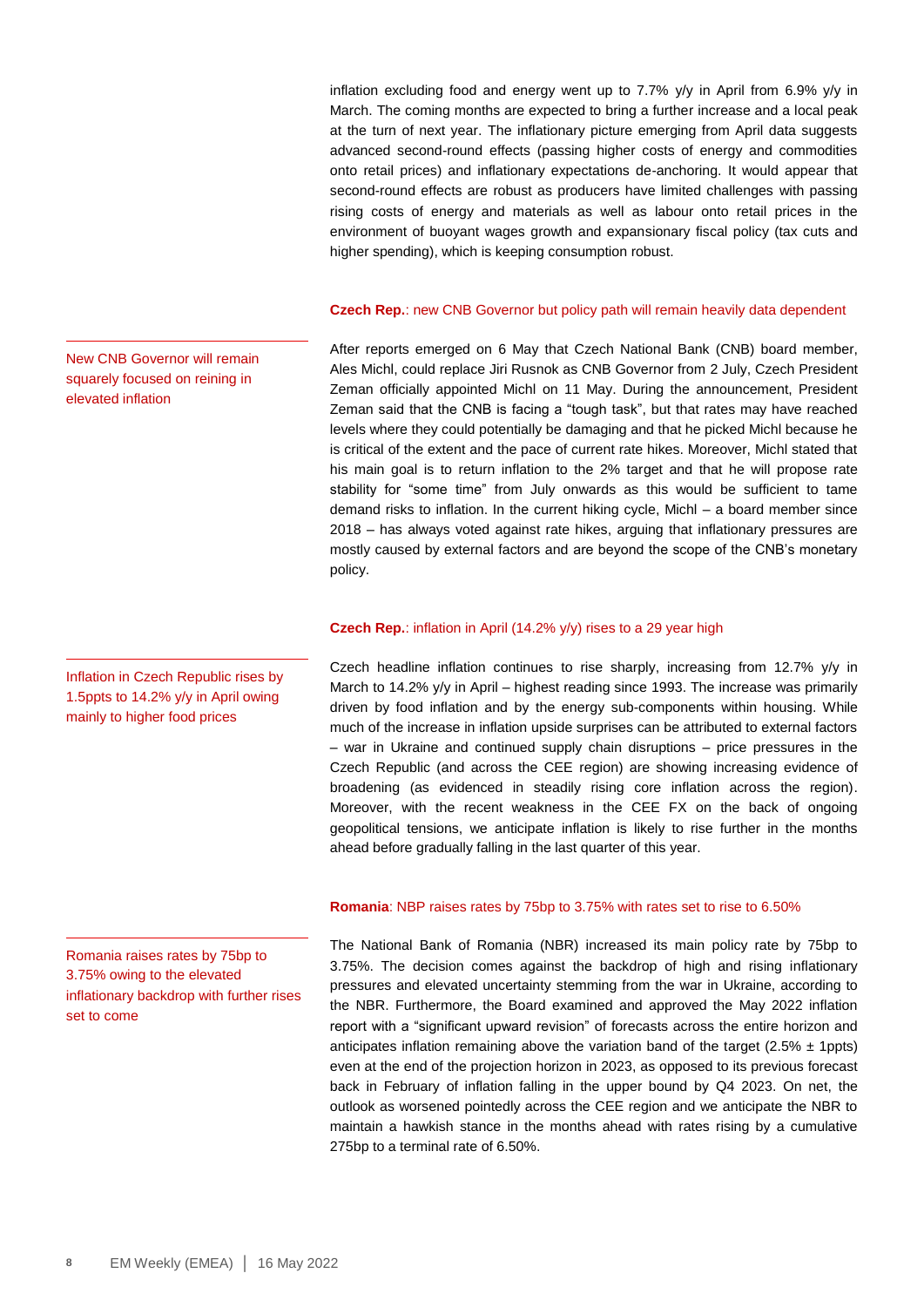### Week ahead

### **Egypt**: CBE to hike the deposit rate by 150bp to 10.75%

The Central Bank of Egypt (CBE) is set to meet on 19 May and we expect deposit rates to rise by 150bp to 10.75% (consensus 10.25%). This will be the first scheduled meeting since the CBE met in late March and hiked rates by 100bp and concurrently devaluing the EGP by 15% in an emergency meeting (see [here\)](https://market-research.bk.mufg.jp/distribution/47769_ext_01_en_0.pdf). The external and inflationary backdrop has continued to deteriorate since as commodity prices are trending upwards and global financial conditions have tightened further leading to lower risk appetite for the EMs. Against this, higher-than-expected rate rises in the US and rising inflationary pressures (with April CPI rising to 13.1% y/y – see *week in review* section above) are likely to require material monetary tightening. Moreover, we expect inflation to accelerate further driven by the exceptional increase in global food and energy prices coupled with a weaker EGP, which will compound the impact of external factors.

#### **South Africa**: SARB to hike by 50bp to 4.75% on rising inflation expectations

The South African Reserve Bank (SARB) is set to meet between 17-19 May and we expect the Monetary Policy Committee (MPC) to raise the policy rate by 50bp to 4.75% (consensus 4.75%). A hawkish 25bp rate hike at the March MPC meeting with two MPC members preferring a 50bp increase at the time has paved the way for this faster pace of tightening. We note that there may still be divergent views in the policy-setting committee and the decision could once again be split over the pace of tightening. South African inflation developments since the March MPC meeting have been relatively muted, even if global inflationary risks have increased. More specifically, oil prices have been volatile but relatively flat at around USD110/b and we do not envisage that the MPC will undertake major adjustments to the annual average assumption for Brent crude of USD103/b. The exchange rate has also exhibited volatility and has depreciated, even if on a three month average basis (which normally informs the exchange rate assumption) the South African Rand (ZAR) has in fact strengthened. Having said that, global soft commodity prices have risen (in particular for wheat, of which South Africa is a net importer), supply chain disruptions have been exacerbated by Russia's war with Ukraine as well as Chinese COVID-related lockdown policies. These factors may strengthen a more hawkish MPC assessment of upside risks to its forecast.

#### **Russia**: Q1 2022 GDP to signal a benign start to the year before recession

Rosstat will publish its initial estimate of first quarter GDP on 20 May. This is the first GDP print since the start of Russia's invasion of Ukraine on 25 February. We expect output growth to have reached 3.7% y/y (consensus of 3.7% y/y), down from 5.0% y/y in Q4 2021. Rosstat will only publish its estimate of the headline number, with the detailed breakdown to follow in the months ahead. In our view, three factors are important to note, namely, (i) more stable commodity exports than previously expected; (ii) price effects and more immediate import effects as well as front-loaded consumer activity, and finally; (iii) lagged pass-through of tighter financial conditions.

South Africa to raise rates by 50bp to 4.75%

Egypt set to raise rates by 150bp owing to a markedly higher inflation

profile

Strong growth start to the year in Russia but recession for the remainder of the year will be deep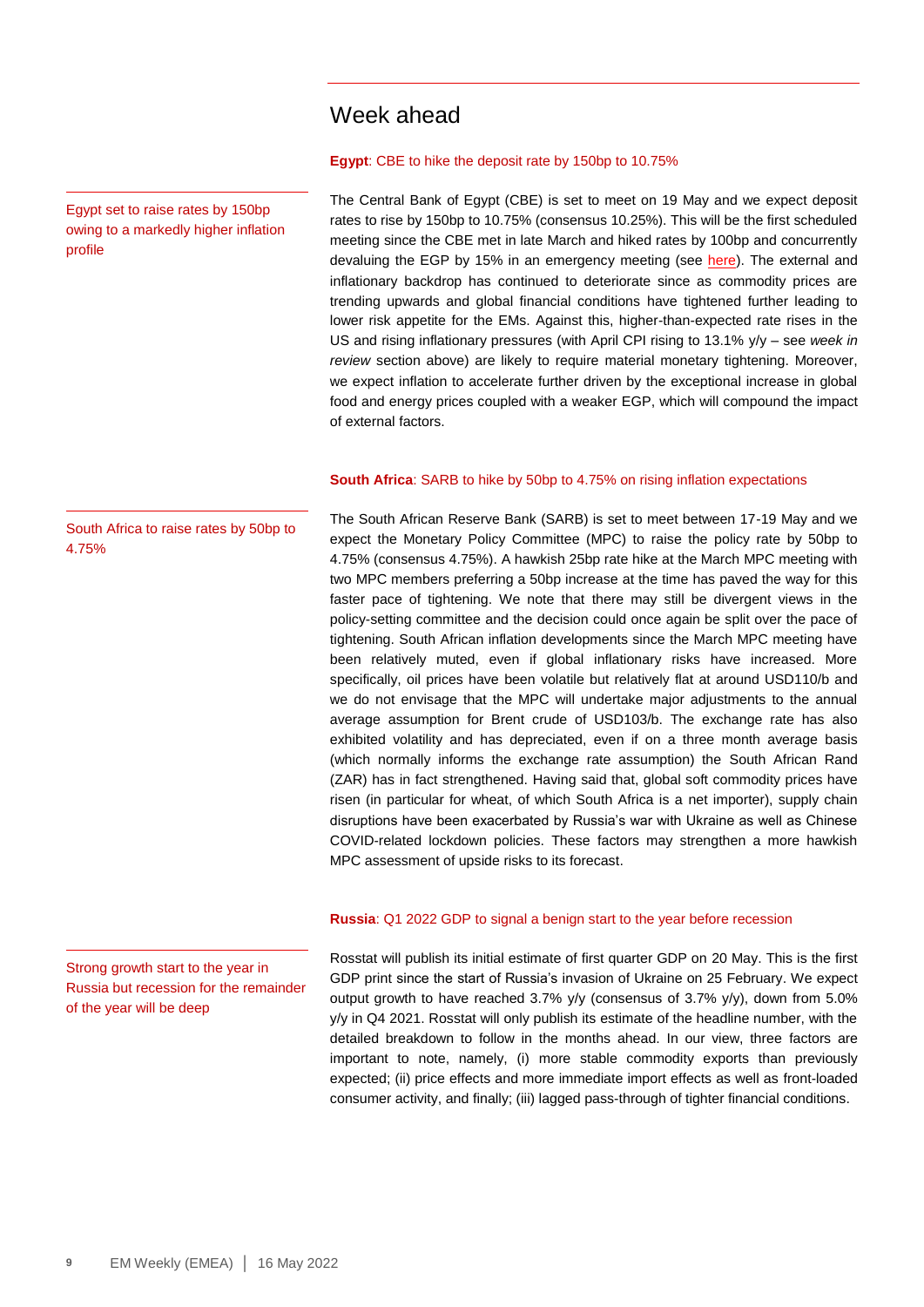# Weekly calendar

|                          | <b>Country</b>   | Day        | <b>GMT</b>    | <b>Indicator/Event</b>           | <b>Period</b> | <b>MUFG</b><br>Forecast | <b>Consensus</b> | <b>Previous</b> | <b>Market</b><br><b>Moving</b> |
|--------------------------|------------------|------------|---------------|----------------------------------|---------------|-------------------------|------------------|-----------------|--------------------------------|
| $C^{*-}$                 | <b>Turkey</b>    | 16/05/2022 | 08:00         | Current account balance (USD bn) | Apr           |                         | USD-5.6bn        | $USD-5.1bn$     | Ш                              |
|                          | <b>To Israel</b> | 16/05/2022 |               | 11:00 Real GDP, % y/y            | Q1-22 A       | 2.6%                    | 2.3%             | 17.8%           | Ш                              |
| $\overline{\phantom{a}}$ | Poland           | 16/05/2022 |               | 13:00 Core CPI, % y/y            | Apr           | 7.6%                    | 7.6%             | 6.9%            | Ш                              |
|                          | Romania          | 29/04/2022 | $\sim$ $\sim$ | Real GDP, % q/q                  | Q1-22 A       | 1.2%                    | 0.6%             | $-0.1%$         | Ш                              |
|                          | <b>Hungary</b>   | 29/04/2022 |               | 08:00 Real GDP, % q/q            | Q1-22 P       | 2.0%                    | 1.6%             | 2.0%            | Ш                              |
|                          | Poland           | 29/04/2022 |               | 09:00 Real GDP, % g/g            | Q1-22 P       | 2.2%                    | 1.9%             | 1.7%            | Ш                              |
|                          | $S.$ Africa      | 18/05/2022 |               | 09:00 CPI, % y/y                 | Apr           | 5.9%                    | 5.9%             | 5.9%            | Ш                              |
|                          | $S.$ Africa      | 18/05/2022 |               | 09:00 Core CPI, % y/y            | Apr           | 3.8%                    | 3.8%             | 3.8%            | Ш                              |
|                          | S. Africa        | 18/05/2022 |               | 17:00 Real GDP, % y/y            | Q1-22 A       | 3.7%                    | 3.7%             | 5.0%            | Ш                              |
|                          | $S.$ Africa      | 19/05/2022 | $\frac{1}{2}$ | Monetary policy meeting (%)      | May           | 4.75%                   | 4.75%            | 4.25%           | Ш                              |
|                          | <b>Egypt</b>     | 19/05/2022 | $\cdots$      | Monetary policy meeting (%)      | May           | 10.75%                  | 10.25%           | 9.25%           | Ш                              |

*Source: Bloomberg, MUFG Research*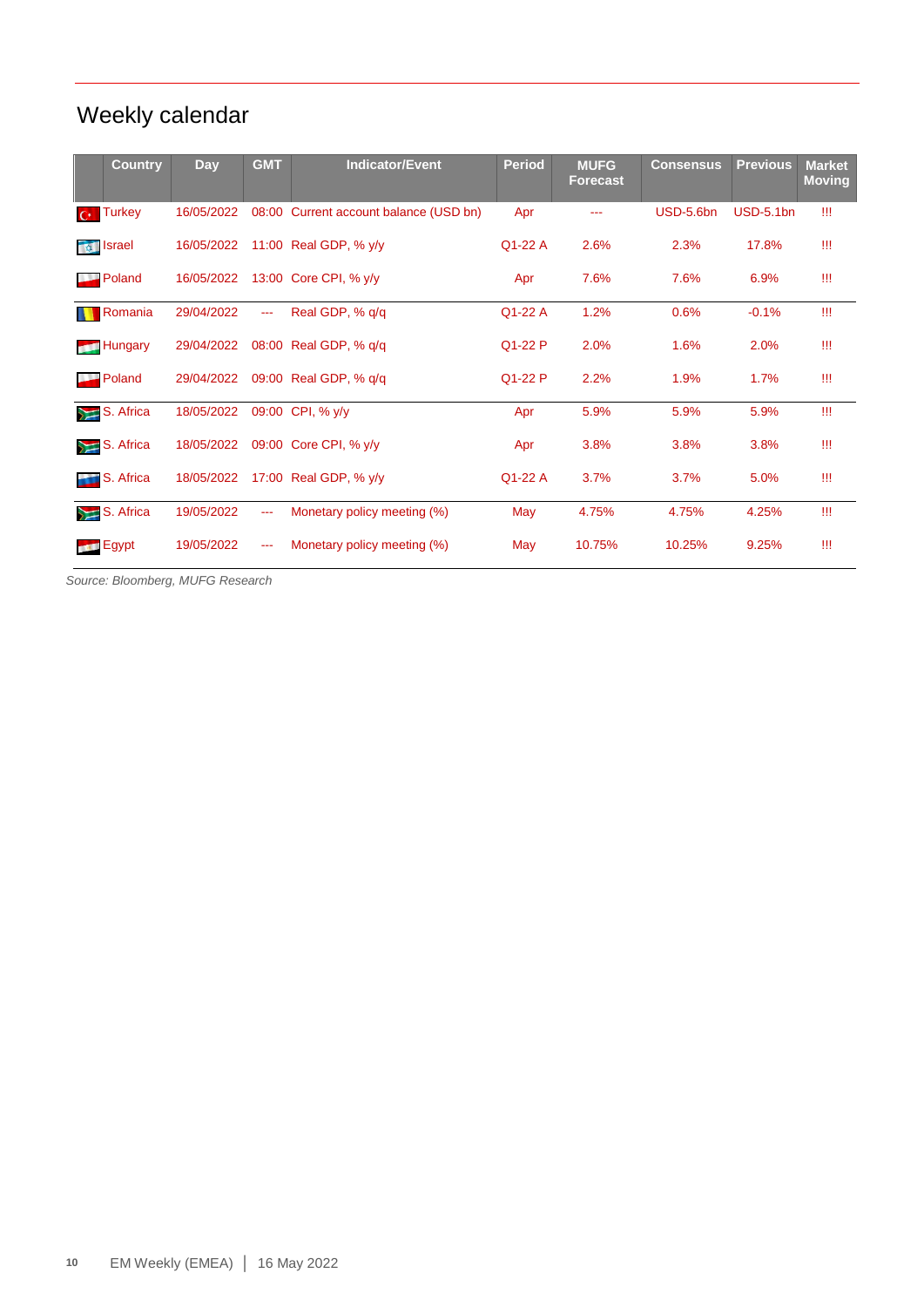|                   | EM EMEA economic growth, fiscal balance and current account balance |         |                   |          |          |                           |         |          |                                   |         |
|-------------------|---------------------------------------------------------------------|---------|-------------------|----------|----------|---------------------------|---------|----------|-----------------------------------|---------|
|                   |                                                                     |         | Real GDP (%, y/y) |          |          | Fiscal balance (% of GDP) |         |          | <b>Current account (% of GDP)</b> |         |
|                   |                                                                     | Latest  | 2021              | 2022     | Latest   | 2021                      | 2022    | Latest   | 2021                              | 2022    |
| $\mathbf{E}$      | <b>Bahrain</b>                                                      | 18.44   | 6.00              | 3.50     | $-10.61$ | $-8.00$                   | $-8.02$ | $-2.06$  | $-2.90$                           | $-2.87$ |
| Ь                 | Czech Rep.                                                          | 4.60    | 2.90              | 3.00     | 0.27     | $-8.03$                   | $-5.47$ | 5.02     | 1.57                              | 0.82    |
| <b>DECK</b>       | Egypt                                                               | 4.63    | 3.30              | 5.50     | $-7.41$  | $-7.33$                   | $-6.33$ | $-4.17$  | $-3.88$                           | $-3.66$ |
| 医                 | <b>Greece</b>                                                       | 13.17   | 6.50              | 4.30     | 0.57     | $-10.25$                  | $-4.29$ | $-2.70$  | $-7.41$                           | $-5.14$ |
| œ                 | <b>Hungary</b>                                                      | 7.10    | 7.30              | 4.30     | $-2.05$  | $-6.60$                   | $-5.94$ | $-4.59$  | 0.60                              | 0.88    |
| <b>CONTRACTOR</b> | Irad                                                                | 4.43    | 3.60              | 6.70     | 0.86     | $-1.55$                   | $-2.53$ | 1.12     | 6.16                              | 4.00    |
| 改革                | <b>Israel</b>                                                       | 11.10   | 7.00              | 5.00     | $-3.91$  | $-6.81$                   | $-4.33$ | 5.61     | 4.46                              | 3.82    |
| $\mathbf{z}$      | Jordan                                                              | 1.96    | 2.00              | 2.20     | $-5.98$  | $-7.69$                   | $-5.94$ | $-8.59$  | $-8.93$                           | $-4.45$ |
| $\blacktriangle$  | <b>Kenya</b>                                                        | 5.37    | 5.50              | 5.60     | $-7.73$  | $-8.01$                   | $-6.67$ | $-5.82$  | $-5.04$                           | $-5.10$ |
| <b>DOM:</b>       | Kuwait                                                              | 0.43    | 4.50              | 6.40     | 5.38     | $-1.47$                   | 0.99    | 3.06     | 15.51                             | 13.27   |
| <b>BEE</b>        | Lebanon                                                             | $-6.90$ | $-5.20$           | 2.00     | $-10.50$ | ---                       | $- - -$ | $-27.45$ | $---$                             | ---     |
| $\mathbb{C}$      | Libya                                                               | 9.89    | 123.20            | 5.30     | 2.19     | 6.77                      | 12.46   | $-0.30$  | 19.23                             | 15.39   |
| 收                 | Morocco                                                             | 6.60    | 5.70              | 3.10     | $-4.13$  | $-6.49$                   | $-5.91$ | $-3.95$  | $-3.07$                           | $-3.25$ |
| N                 | Nigeria                                                             | 3.98    | 2.50              | 5.60     | $-4.76$  | $-6.11$                   | $-5.96$ | $-3.49$  | $-3.22$                           | $-2.25$ |
| F                 | Oman                                                                | $-0.83$ | 2.70              | 0.90     | $-7.06$  | $-2.57$                   | 1.11    | $-4.38$  | $-5.75$                           | $-0.94$ |
| E                 | Poland                                                              | 7.30    | 5.00              | 4.50     | $-0.74$  | $-4.25$                   | $-1.90$ | 1.08     | 2.26                              | 1.56    |
| N                 | Romania                                                             | 2.35    | 7.60              | 3.00     | $-4.56$  | $-6.70$                   | $-5.59$ | $-10.07$ | $-5.71$                           | $-5.53$ |
| B                 | Qatar                                                               | 2.00    | 2.90              | 6.00     | 4.93     | 2.78                      | 5.68    | $-27.67$ | 8.20                              | 11.56   |
| a.                | <b>Russia</b>                                                       | 5.02    | 4.40              | $-7.00$  | 1.92     | $-0.56$                   | 0.02    | 1.11     | 5.74                              | 4.41    |
| 機                 | Saudi Arabia                                                        | 9.60    | 4.50              | 11.20    | $-4.45$  | $-3.05$                   | 2.79    | $-0.39$  | 3.87                              | 3.79    |
| $\sum$            | South Africa                                                        | 1.70    | 5.10              | 1.60     | $-2.27$  | $-8.44$                   | $-6.99$ | 1.22     | 2.88                              | $-0.86$ |
| $ C^* $           | <b>Turkey</b>                                                       | 9.14    | 9.80              | 1.60     | $-5.65$  | $-4.92$                   | $-5.58$ | 0.00     | $-2.42$                           | $-1.61$ |
| ÷                 | Ukraine                                                             | 6.10    | 4.00              | $-28.00$ | $-2.04$  | $-4.50$                   | $-3.50$ | 1.35     | $-0.69$                           | $-2.44$ |
| اقي               | <b>UAE</b>                                                          | 5.30    | 5.00              | 5.00     | $-0.76$  | $-0.54$                   | $-0.22$ | 2.44     | 9.67                              | 9.37    |

# Forecasts at a glance

|                         | <b>EM EMEA inflation, interest rates and FX</b> |        |                            |       |        |                           |                 |                  |                 |                 |  |
|-------------------------|-------------------------------------------------|--------|----------------------------|-------|--------|---------------------------|-----------------|------------------|-----------------|-----------------|--|
|                         |                                                 |        | Inflation (% y/y, average) |       |        | Policy interest rates (%) |                 | FX (against USD) |                 |                 |  |
|                         |                                                 | Latest | 2020                       | 2021  | Latest | <b>End-2021</b>           | <b>End-2022</b> | Latest           | <b>End-2021</b> | <b>End-2022</b> |  |
| $\overline{\mathbf{E}}$ | <b>Bahrain</b>                                  | 3.90   | 3.90                       | 1.90  | 3.00   | 3.00                      | 3.00            | 0.377            | 0.377           | 0.377           |  |
|                         | Czech Rep.                                      | 14.20  | 3.90                       | 11.30 | 5.75   | 3.75                      | 5.50            | 24.740           | 24.886          | 21.380          |  |
| <b>POL</b>              | Egypt                                           | 13.10  | 5.40                       | 7.90  | 9.25   | 7.75                      | 11.50           | 18.315           | 15.723          | 15.420          |  |
| 医                       | Greece                                          | 10.17  | $-0.10$                    | 0.40  | 0.00   | 0.00                      | 0.40            | 1.040            | 1.137           | 1.132           |  |
| œ                       | <b>Hungary</b>                                  | 9.50   | 4.90                       | 7.80  | 5.40   | 2.40                      | 5.50            | 371.1            | 324.5           | 314.70          |  |
| <b>DOM:</b>             | Irad                                            | 5.10   | 6.40                       | 5.00  | 4.00   | 4.00                      | 5.00            | 1460             | 1460            | 1460.000        |  |
| $\sqrt{2}$              | Israel                                          | 4.00   | 1.50                       | 2.80  | 0.35   | 0.35                      | 0.50            | 3.401            | 3.103           | 3.100           |  |
| <b>D</b>                | Jordan                                          | 3.59   | 1.60                       | 2.00  | 4.00   | 4.00                      | 2.00            | 0.709            | 0.709           | 0.709           |  |
| H                       | Kenya                                           | 6.50   | 6.00                       | 5.90  | 7.00   | 7.00                      | 9.50            | 116.160          | 113.140         | 113.040         |  |
| <b>PORT</b>             | Kuwait                                          | 4.36   | 2.90                       | 3.40  | 2.00   | 2.00                      | 3.00            | 0.307            | 0.303           | 0.303           |  |
| <b>INST</b>             | Lebanon                                         | 208.13 | 124.10                     | 85.00 | 2.75   | 2.75                      | 7.75            | 1511.370         | 1512.330        | 1512.330        |  |
| $\mathbb{R}$            | Libya                                           | 4.56   | 21.10                      | 8.00  | 3.00   | 3.00                      | 3.00            | 4.813            | 4.597           | 4.597           |  |
| 女                       | Morocco                                         | 5.30   | 1.40                       | 1.20  | 1.50   | 1.50                      | 1.50            | 10.125           | 9.252           | 9.250           |  |
| W                       | Nigeria                                         | 15.90  | 17.30                      | 12.00 | 11.50  | 11.50                     | 14.00           | 415.760          | 424.830         | 440.500         |  |
|                         | Oman                                            | 3.59   | 1.30                       | 2.00  | 0.43   | 0.43                      | 14.00           | 0.385            | 0.385           | 0.385           |  |
|                         | Poland                                          | 12.40  | 4.90                       | 10.00 | 5.25   | 1.75                      | 5.50            | 4.501            | 4.035           | 3.948           |  |
|                         | Romania                                         | 13.76  | 5.30                       | 11.90 | 3.75   | 3.75                      | 5.50            | 4.755            | 4.353           | 4.388           |  |
| ı                       | Qatar                                           | 4.42   | 1.60                       | 4.00  | 1.75   | 1.75                      | 2.50            | 3.641            | 3.642           | 3.642           |  |
|                         | <b>Russia</b>                                   | 17.83  | 6.60                       | 16.60 | 14.00  | 5.75                      | 15.00           | 118.690          | 74.679          | 71.130          |  |
| 接                       | Saudi Arabia                                    | 2.30   | 3.10                       | 2.20  | 1.25   | 1.25                      | 2.50            | 3.751            | 3.755           | 3.755           |  |
| $\sum$                  | South Africa                                    | 5.90   | 4.50                       | 6.20  | 4.25   | 3.50                      | 4.75            | 16.170           | 15.937          | 15.800          |  |
| $\mathsf{C}^*$          | <b>Turkey</b>                                   | 69.97  | 17.90                      | 62.00 | 14.00  | 14.00                     | 20.00           | 15.485           | 13.317          | 14.250          |  |
|                         | <b>Ukraine</b>                                  | 16.40  | 9.40                       | 15.30 | 10.00  | 10.00                     | 14.00           | 29.528           | 27.285          | 29.800          |  |
| <b>Septiment</b>        | <b>UAE</b>                                      | 2.50   | 0.10                       | 1.20  | 0.65   | 0.65                      | 2.00            | 3.673            | 3.673           | 3.673           |  |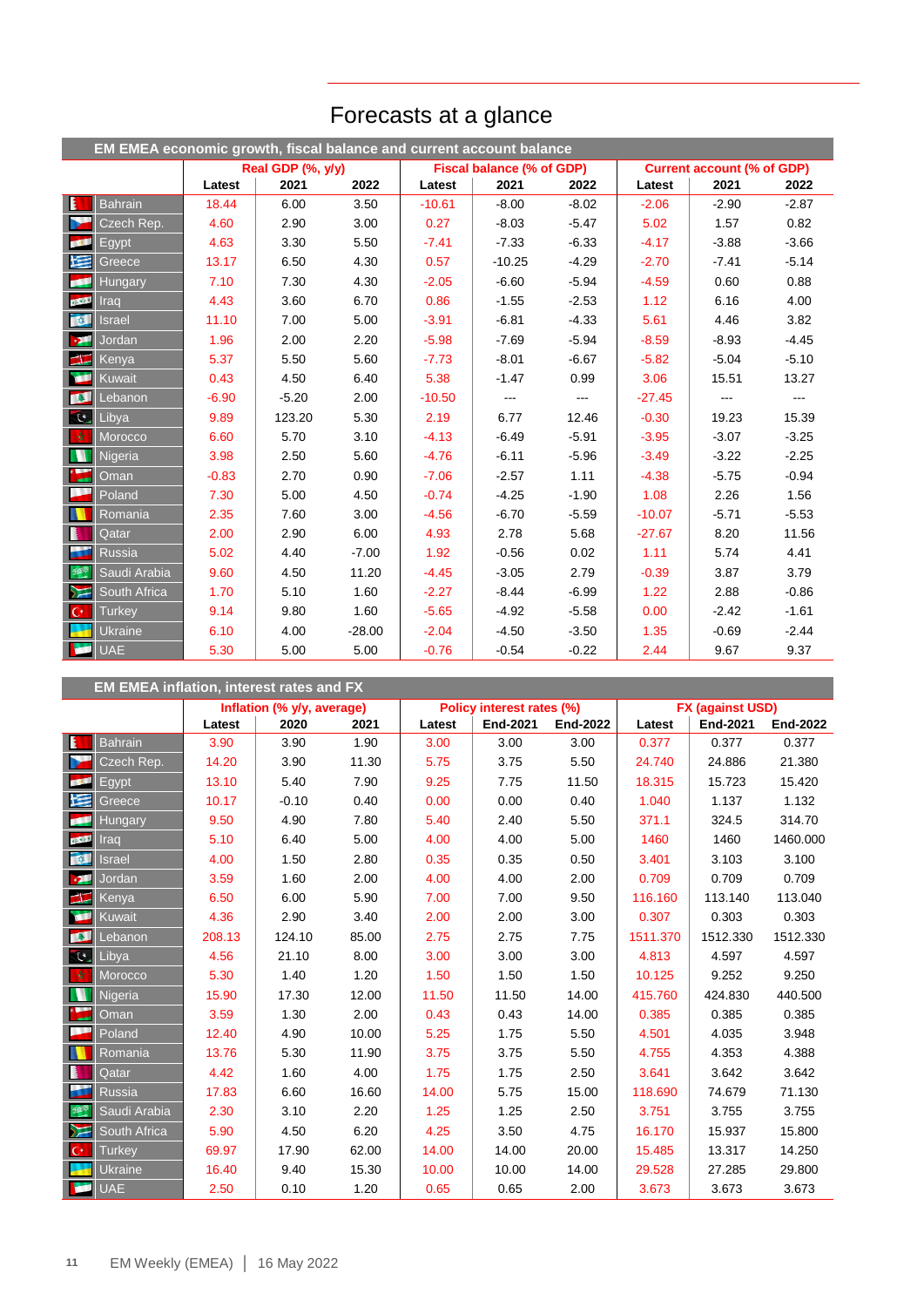# Core indicators

|                               | EM EMEA sovereign bond yields (%) |                 |        |        |        |        |          |           |                                       |            |
|-------------------------------|-----------------------------------|-----------------|--------|--------|--------|--------|----------|-----------|---------------------------------------|------------|
|                               |                                   |                 |        |        |        |        |          |           | <b>Change in yield (basis points)</b> |            |
|                               |                                   | <b>Maturity</b> | 15-Apr | 22-Apr | 29-Apr | 06-May | $13-May$ | Week      | <b>MTD</b>                            | <b>YTD</b> |
| Ŀ                             | <b>Bahrain</b>                    | 10 years        | 3.64   | 3.94   | 4.12   | 4.23   | 4.40     | 17.10     | 27.84                                 | 186.18     |
| b.                            | Czech Rep.                        | 10 years        | 4.30   | 4.45   | 4.42   | 4.85   | 5.15     | 29.74     | 72.69                                 | 206.23     |
| <b>COL</b>                    | Egypt                             | 9 years         | 9.29   | 10.08  | 10.75  | 11.30  | 11.34    | 4.21      | 59.91                                 | 418.22     |
| 医                             | Greece                            | 8 years         | 2.27   | 2.40   | 2.89   | 3.11   | 2.97     | $-13.75$  | 7.71                                  | 186.24     |
| ø                             | <b>Hungary</b>                    | 8 years         | 6.82   | 6.92   | 7.05   | 7.35   | 7.36     | 0.70      | 30.71                                 | 289.60     |
| <b>ON</b>                     | <b>Israel</b>                     | 8 years         | 1.49   | 1.64   | 1.72   | 1.92   | 1.99     | 7.32      | 27.10                                 | 178.18     |
| <b>D</b>                      | Jordan                            | 5 years         | 6.35   | 6.66   | 7.04   | 7.28   | 7.41     | 12.34     | 36.49                                 | 313.50     |
| $\blacktriangleleft$ $\equiv$ | Kenya                             | 7 years         | 8.77   | 9.93   | 9.95   | 10.51  | 11.22    | 71.54     | 126.86                                | 551.43     |
| <b>ISBN</b>                   | Kuwait                            | 6 years         | 2.98   | 3.15   | 3.14   | 3.40   | 3.27     | $-12.17$  | 13.12                                 | 158.05     |
| <b>TAL</b>                    | Lebanon                           | 9 years         | 52.09  | 54.10  | 55.56  | 57.20  | 62.80    | 560.62    | 724.41                                | $-120.02$  |
| 收                             | Morocco                           | 11 years        | 4.19   | 4.38   | 4.42   | 4.62   | 4.70     | 8.27      | 28.12                                 | 230.31     |
| N                             | <b>Nigeria</b>                    | 9 years         | 8.74   | 9.10   | 9.83   | 10.52  | 11.37    | 84.35     | 153.17                                | 397.64     |
|                               | Oman                              | 9 years         | 5.36   | 5.62   | 5.78   | 5.94   | 6.23     | 28.61     | 45.12                                 | 147.48     |
| ш                             | Poland                            | 8 years         | 1.50   | 1.60   | 1.90   | 2.05   | 2.05     | $-0.47$   | 15.35                                 | 187.72     |
|                               | Romania                           | 7 years         | 3.37   | 3.63   | 3.96   | 4.17   | 4.20     | 3.55      | 24.52                                 | 265.29     |
| B                             | Qatar                             | 9 years         | 3.33   | 3.59   | 3.57   | 3.77   | 3.77     | $-0.33$   | 19.40                                 | 151.92     |
| <b>PS</b>                     | <b>Russia</b>                     | 5 years         | 53.28  | 53.59  | 46.88  | 46.93  | 48.72    | 179.21    | 184.40                                | $-84.11$   |
| 舞                             | Saudi Arabia                      | 8 years         | 3.45   | 3.58   | 3.70   | 3.93   | 3.85     | $-8.30$   | 15.03                                 | 170.56     |
| ⋝⋶                            | South Africa                      | 9 years         | 5.46   | 5.72   | 6.17   | 6.40   | 6.35     | $-4.92$   | 17.58                                 | 212.98     |
| $ C^* $                       | <b>Turkey</b>                     | 7 years         | 8.11   | 8.19   | 8.28   | 8.76   | 9.26     | 50.79     | 97.86                                 | 204.38     |
|                               | <b>Ukraine</b>                    | 8 years         | 34.30  | 36.28  | 37.22  | 35.63  | 34.23    | $-140.02$ | $-299.52$                             | 2,474.88   |
| <b>Test</b>                   | Abu Dhabi                         | 6 years         | 2.97   | 3.12   | 3.14   | 3.37   | 3.45     | 7.61      | 30.48                                 | 169.71     |
| w                             | Dubai                             | 8 years         | 3.50   | 3.73   | 3.86   | 3.96   | 4.18     | 21.90     | 32.56                                 | 160.21     |

# **EM EMEA equity market (index)**

|                  |                |         |          |         |         |         |         |          | Change (%) |            |
|------------------|----------------|---------|----------|---------|---------|---------|---------|----------|------------|------------|
|                  |                | 08-Apr  | 15-Apr   | 22-Apr  | 29-Apr  | 06-May  | 13-May  | Week     | <b>MTD</b> | <b>YTD</b> |
| E                | <b>Bahrain</b> | 1,969   | 2,004    | 2,079   | 2,094   | 2,104   | 2,068   | $-1.70$  | $-0.27$    | 15.06      |
| ×                | Czech Rep.     | 111,112 | 117,457  | 120,260 | 118,228 | 116,147 | 111,078 | $-4.36$  | $-7.43$    | 5.97       |
| <b>COL</b>       | Egypt          | 10,420  | 11,511   | 11,241  | 11,529  | 10,729  | 10,548  | $-1.68$  | $-6.14$    | $-11.72$   |
| 墿                | Greece         | 825     | 868      | 890     | 893     | 921     | 950     | 3.07     | 7.99       | 6.31       |
| pa 1             | <b>Hungary</b> | 44,126  | 44,338   | 46,708  | 43,787  | 41,767  | 42,452  | 1.64     | $-5.09$    | $-16.30$   |
| <b>Total</b>     | Israel         | 1,930   | 2,023    | 2,036   | 2,059   | 2,024   | 2,011   | $-0.62$  | $-0.50$    | 1.67       |
| $\mathbf{v}$     | Jordan         | 2,225   | #N/A N/A | 2,218   | 2,229   | 2,324   | 2,400   | 3.28     | 7.71       | 13.28      |
| H                | Kenya          | 159     | 159      | 159     | 158     | 155     | 155     | $-0.09$  | $-0.57$    | $-6.97$    |
| <b>A</b>         | Kuwait         | 7,824   | 7,934    | 8,128   | 8,154   | 8,243   | 8,330   | 1.05     | 2.25       | 18.27      |
| <b>ALC</b>       | Lebanon        | 658     | 658      | 658     | 658     | 658     | 658     | 0.00     | 1.62       | $-2.69$    |
| 女                | Morocco        | 12,705  | 12,820   | 12,721  | 12,878  | 12,972  | 13,157  | 1.43     | 2.65       | $-1.51$    |
| n                | Nigeria        | 47,341  | 47,157   | 46,843  | 46,777  | 47,367  | 48,200  | 1.76     | 2.63       | 12.84      |
| $\sum_{i=1}^{n}$ | Oman           | 4,343   | 4,314    | 4,195   | 4,137   | 4,241   | 4,195   | $-1.09$  | $-0.25$    | 1.58       |
| l,               | Poland         | 2,000   | 2,122    | 2,172   | 2,123   | 2,094   | 1,930   | $-7.83$  | $-9.52$    | $-14.86$   |
|                  | Romania        | 12,317  | 12,739   | 12,769  | 12,849  | 12,618  | 13,004  | 3.06     | 2.30       | $-0.44$    |
| B                | Qatar          | 13,237  | 13,397   | 13,639  | 13,670  | 14,192  | 13,764  | $-3.02$  | 1.71       | 18.39      |
| 41               | <b>Russia</b>  |         |          | 2,408   | 2,663   | 2,541   | 2,192   | $-13.72$ | $-18.91$   | $-42.11$   |
| 選                | Saudi Arabia   | 12,408  | 12,881   | 13,101  | 13,207  | 13,395  | 13,496  | 0.75     | 3.10       | 19.63      |
| M                | South Africa   | 64,292  | 69,146   | 67,911  | 68,344  | 66,200  | 63,313  | $-4.36$  | $-7.58$    | $-5.58$    |
| $\mathbf{C}^*$   | <b>Turkey</b>  | 2,079   | 2,189    | 2,207   | 2,326   | 2,464   | 2,482   | 0.76     | 11.16      | 33.63      |
|                  | <b>Ukraine</b> | 519     | 519      | 519     | 519     | 519     | 519     | 0.00     | 0.00       | $-0.68$    |
| ×                | Abu Dhabi      | 9,480   | 9,632    | 9,902   | 10,090  | 10,040  | 10,043  | 0.70     | 0.95       | 18.31      |
| ×                | Dubai          | 3,305   | 3,350    | 3,515   | 3,502   | 3,489   | 3,654   | 0.89     | 3.60       | 14.32      |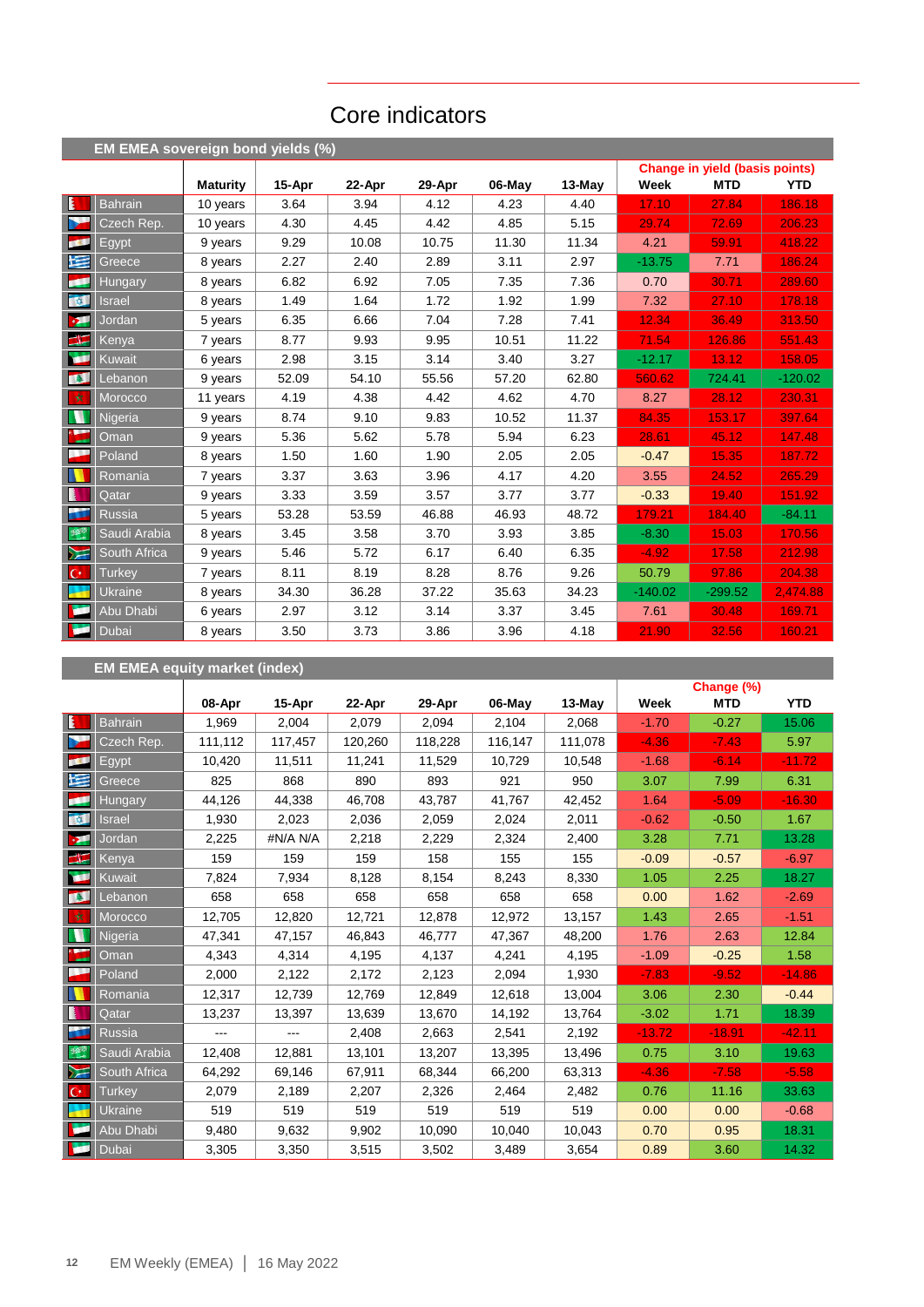|                  | <b>EM EMEA FX against USD*</b> |          |          |          |          |          |          |         |            |            |
|------------------|--------------------------------|----------|----------|----------|----------|----------|----------|---------|------------|------------|
|                  |                                |          |          |          |          |          |          |         | Change (%) |            |
|                  |                                | 08-Apr   | 15-Apr   | 22-Apr   | 29-Apr   | 06-May   | 13-May   | Week    | <b>MTD</b> | <b>YTD</b> |
| 医                | USD Index                      | 99.751   | 100.321  | 100.578  | 103.623  | 103.660  | 104.537  | 0.85    | 1.53       | 9.27       |
| E                | Bahrain**                      | 0.378    | 0.378    | 0.378    | 0.379    | 0.379    | 0.379    | $-0.03$ | $-0.03$    | 0.21       |
| N                | Czech Rep.                     | 22.459   | 22.604   | 22.574   | 23.340   | 23.703   | 23.783   | 0.34    | $-1.86$    | $-8.00$    |
| <b>BRA</b>       | Egypt                          | 18.349   | 18.416   | 18.587   | 18.484   | 18.484   | 18.315   | $-0.92$ | $-0.92$    | 16.48      |
| N                | Greece***                      | 1.088    | 1.081    | 1.079    | 1.055    | 1.055    | 1.040    | $-1.41$ | $-1.36$    | $-8.51$    |
| للجم             | <b>Hungary</b>                 | 347.190  | 347.410  | 344.420  | 359.010  | 361.810  | 371.120  | 2.57    | $-3.26$    | $-12.57$   |
| <b>REA</b>       | <b>Israel</b>                  | 3.229    | 3.216    | 3.273    | 3.339    | 3.404    | 3.402    | $-0.06$ | $-1.85$    | $-8.78$    |
| -94              | Jordan**                       | 0.710    | 0.710    | 0.710    | 0.710    | 0.710    | 0.713    | 0.46    | $-0.59$    | $-0.59$    |
| $\frac{1}{2}$    | Kenya                          | 114.943  | 114.943  | 0.009    | 0.009    | 0.009    | 0.009    | 0.00    | 0.00       | 2.33       |
| œ                | Kuwait                         | 0.307    | 0.307    | 0.307    | 0.307    | 0.307    | 0.307    | 0.00    | $-0.05$    | $-1.40$    |
| <b>TAL</b>       | Lebanon                        | 1,511.67 | 1,511.00 | 1,511.95 | 1,511.37 | 1,511.37 | 1,511.37 | 0.00    | $-0.03$    | 0.06       |
| 敦                | Morocco                        | 9.757    | 9.819    | 9.850    | 9.988    | 10.012   | 10.125   | 1.13    | $-1.35$    | $-8.62$    |
| M                | Nigeria                        | 415.850  | 415.290  | 415.560  | 415.570  | 415.640  | 415.760  | 0.03    | $-0.05$    | 2.18       |
| $\sum_{i=1}^{n}$ | Oman**                         | 0.385    | 0.385    | 0.385    | 0.385    | 0.385    | 0.386    | 0.03    | $-0.03$    | 0.23       |
| l,               | Poland                         | 3.758    | 3.760    | 3.758    | 3.758    | 3.758    | 3.758    | 0.01    | $-0.01$    | $-0.12$    |
|                  | Romania                        | 4.543    | 4.571    | 4.581    | 4.692    | 4.688    | 4.755    | 1.41    | $-1.31$    | $-8.45$    |
| N                | Qatar**                        | 3.669    | 3.667    | 3.664    | 3.663    | 3.662    | 3.655    | $-0.19$ | 0.20       | 0.52       |
| š.               | <b>Russia</b>                  | 80.422   | 82.854   | 76.710   | 71.633   | 64.926   | 64.707   | $-0.34$ | 10.70      | 16.17      |
| $+$              | Saudi Arabia**                 | 3.758    | 3.760    | 3.758    | 3.758    | 3.758    | 3.758    | 0.01    | $-0.01$    | $-0.12$    |
| $\sum$           | South Africa                   | 14.646   | 14.625   | 15.608   | 15.789   | 15.996   | 16.170   | $-1.07$ | $-2.35$    | $-1.44$    |
| $\mathbf{C}^*$   | <b>Turkey</b>                  | 14.751   | 14.638   | 14.742   | 14.854   | 14.952   | 15.486   | $-3.45$ | $-4.08$    | $-14.09$   |
| ÷                | Ukraine                        | 29.541   | 29.474   | 30.260   | 30.262   | 30.262   | 29.528   | $-2.43$ | 2.49       | $-7.59$    |
| ×                | UAE**                          | 3.673    | 3.673    | 3.672    | 3.672    | 3.672    | 3.672    | $-0.01$ | 0.01       | 0.07       |

Note: \* Exchange rate quoted as amount of USD per currency in line with market convention, other exchange rates are amount per USD; \*\* 12 month forward given pegged against USD; \*\*\* EUR per USD

|                | EM EMEA 5 year CDS spreads (basis points) |           |          |          |          |           |            |           |                                       |            |  |  |
|----------------|-------------------------------------------|-----------|----------|----------|----------|-----------|------------|-----------|---------------------------------------|------------|--|--|
|                |                                           |           |          |          |          |           |            |           | <b>Change in yield (basis points)</b> |            |  |  |
|                |                                           | 08-Apr    | 15-Apr   | 22-Apr   | 29-Apr   | 06-May    | 13-May     | Week      | <b>MTD</b>                            | <b>YTD</b> |  |  |
| <b>E</b>       | <b>Bahrain</b>                            | 307.57    | 297.95   | 291.81   | 294.41   | 296.06    | 294.51     | $-1.55$   | $-0.88$                               | 0.68       |  |  |
| D              | Czech Rep.                                | 45.51     | 44.61    | 41.02    | 39.71    | 39.84     | 39.99      | 0.16      | 0.34                                  | 4.37       |  |  |
| <b>BECK</b>    | Egypt                                     | 801.67    | 793.74   | 587.81   | 536.13   | 546.32    | 603.64     | 57.32     | 68.32                                 | 105.61     |  |  |
| M              | Greece                                    | 143.31    | 139.09   | 132.33   | 129.32   | 128.77    | 127.71     | $-1.05$   | $-2.56$                               | 15.72      |  |  |
| Œ              | <b>Hungary</b>                            | 86.14     | 110.03   | 98.88    | 95.02    | 102.49    | 107.71     | 5.22      | 12.05                                 | 62.99      |  |  |
| 车车             | Israel                                    | 44.32     | 36.63    | 35.18    | 38.39    | 38.60     | 39.59      | 0.99      | 1.14                                  | $-0.63$    |  |  |
| ≃              | Kenya                                     | 462.79    | 463.14   | 463.23   | 464.22   | 461.36    | 463.49     | 2.13      | $-0.94$                               | 56.61      |  |  |
| <b>ISLE</b>    | Kuwait                                    | 57.20     | 57.14    | 54.64    | 53.37    | 53.70     | 55.67      | 1.98      | 2.33                                  | 10.96      |  |  |
| 一议             | Morocco                                   | 104.02    | 104.42   | 106.54   | 110.65   | 109.85    | 109.73     | $-0.13$   | $-0.55$                               | 14.34      |  |  |
| W              | Nigeria                                   | 601.88    | 602.31   | 519.16   | 532.11   | 530.47    | 530.71     | 0.25      | $-1.66$                               | 75.64      |  |  |
|                | Oman                                      | 256.03    | 251.88   | 243.78   | 237.23   | 230.04    | 229.27     | $-0.76$   | $-8.29$                               | $-26.54$   |  |  |
|                | Poland                                    | 76.59     | 84.13    | 79.73    | 76.99    | 76.07     | 79.49      | 3.42      | 4.46                                  | 39.90      |  |  |
|                | Romania                                   | 128.90    | 160.29   | 169.09   | 161.21   | 174.04    | 175.26     | 1.22      | 68.53                                 | 100.44     |  |  |
| B              | Qatar                                     | 53.99     | 52.11    | 47.88    | 49.02    | 50.68     | 52.07      | 1.39      | 3.04                                  | 8.31       |  |  |
| ш              | <b>Russia</b>                             | 1,672.18  | 3,711.48 | 1,721.79 | 2,749.78 | 11,480.80 | 10,755.522 | $-725.28$ | 8,103.57                              | 10,631.10  |  |  |
| $+35$          | Saudi Arabia                              | 54.40     | 52.90    | 48.26    | 50.42    | 52.06     | 53.02      | 0.95      | 2.51                                  | 3.64       |  |  |
| $\sum$         | South Africa                              | 240.23    | 220.14   | 194.12   | 209.10   | 210.32    | 219.71     | 9.39      | 9.16                                  | 16.69      |  |  |
| $\mathbf{C}^*$ | <b>Turkey</b>                             | 660.94    | 668.88   | 585.15   | 552.63   | 590.36    | 588.72     | $-1.64$   | 36.62                                 | 25.96      |  |  |
|                | Ukraine                                   | 10,630.36 | 5,703.84 | 4,169.07 | 2,873.42 | 3,197.01  | 3,744.56   | 547.55    | 952.47                                | 3133.67    |  |  |
|                | Abu Dhabi                                 | 53.99     | 52.11    | 47.48    | 49.02    | 50.59     | 97.81      | 47.22     | 48.93                                 | 54.92      |  |  |
| <b>Base</b>    | Dubai                                     | 100.41    | 103.64   | 96.72    | 96.89    | 97.61     | 97.81      | 0.20      | 0.28                                  | 3.75       |  |  |

*Source: Bloomberg, MUFG Research*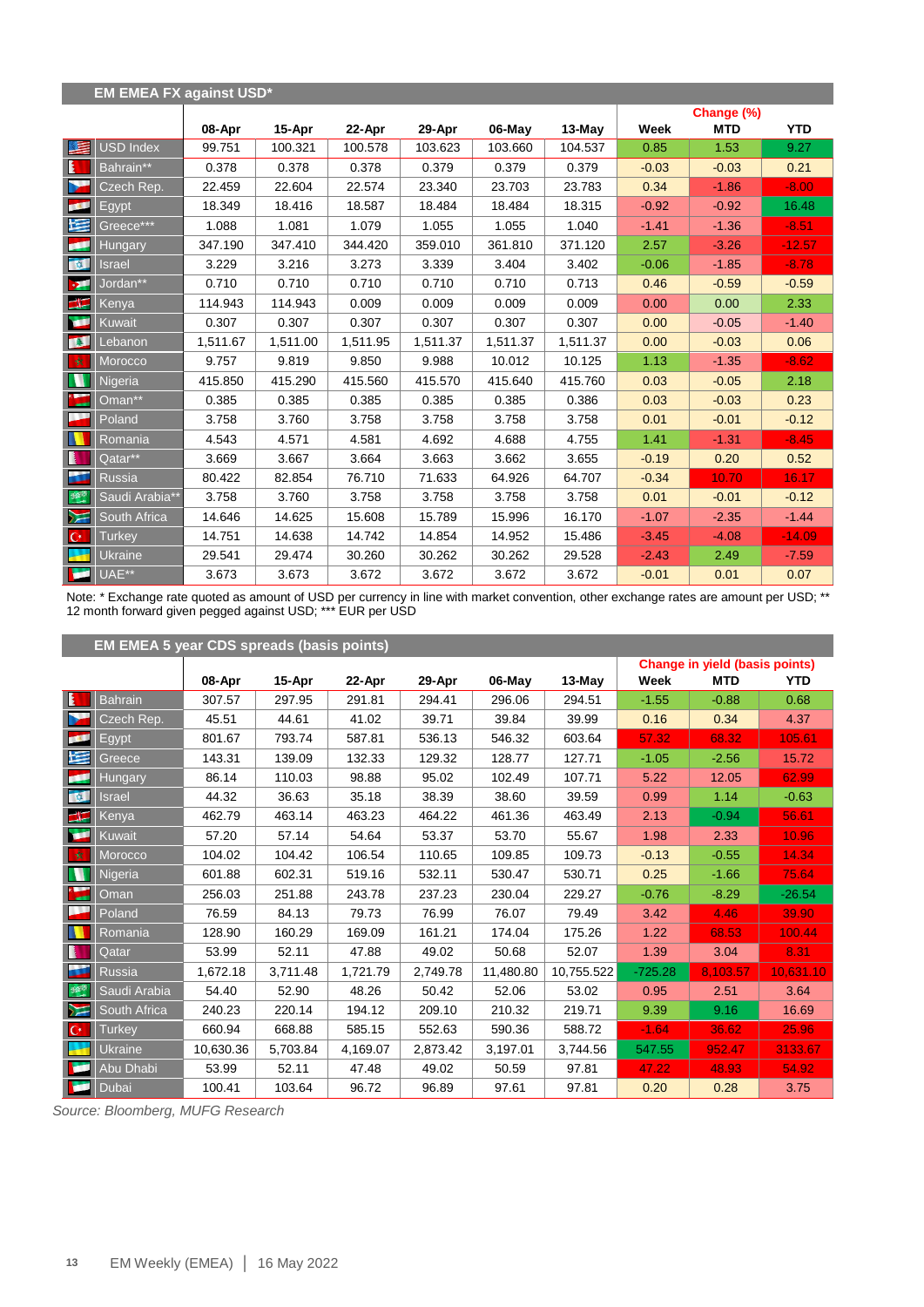## EM capital flows

TOTAL WEEKLY PORTFOLIO FLOWS (DEBT AND EQUITY) (USD BN) WEEKLY DEBT AND EQUITY FLOWS (USD BN)



### BRAZIL (USD-1.8BN) AND INDIA (USD-1.0BN) LED WEEKLY EM EQUITY OUTFLOWS – 06 MAY

WEEKLY PORTFOLIO FLOWS BY COUNTRY, WEEK 1 = JANUARY 2022 (EQUITY) (USD BN)



### EM EQUITY OUTFLOWS TOTALLED USD-9.5BN IN APRIL, LED BY EM ASIA (USD-7.0BN)



MONTHLY PORTFOLIO FLOWS BY COUNTRY (EQUITY) (USD BN) MONTHLY PORTFOLIO FLOWS BY COUNTRY (DEBT) (USD BN)

*Source: Bloomberg, IIF, MUFG Research*

### WEEKLY TOTAL EM OUTFLOWS OF USD-5.9BN – 06 MAY WEEKLY EM OUTFLOWS FROM EQUITY (USD-4.6BN) AND DEBT OUTFLOWS (USD-1.2BN) – 06 MAY



TURKEY (USD-0.6BN) LED EM DEBT OUTFLOWS LAST WEEK – 06 MAY

WEEKLY PORTFOLIO FLOWS BY COUNTRY, WEEK 1 = JANUARY 2021 (DEBT) (USD BN)



### EM DEBT INFLOWS TOTALLED USD5.5BN IN APRIL, LED BY EM EUROPE (USD2.4BN)



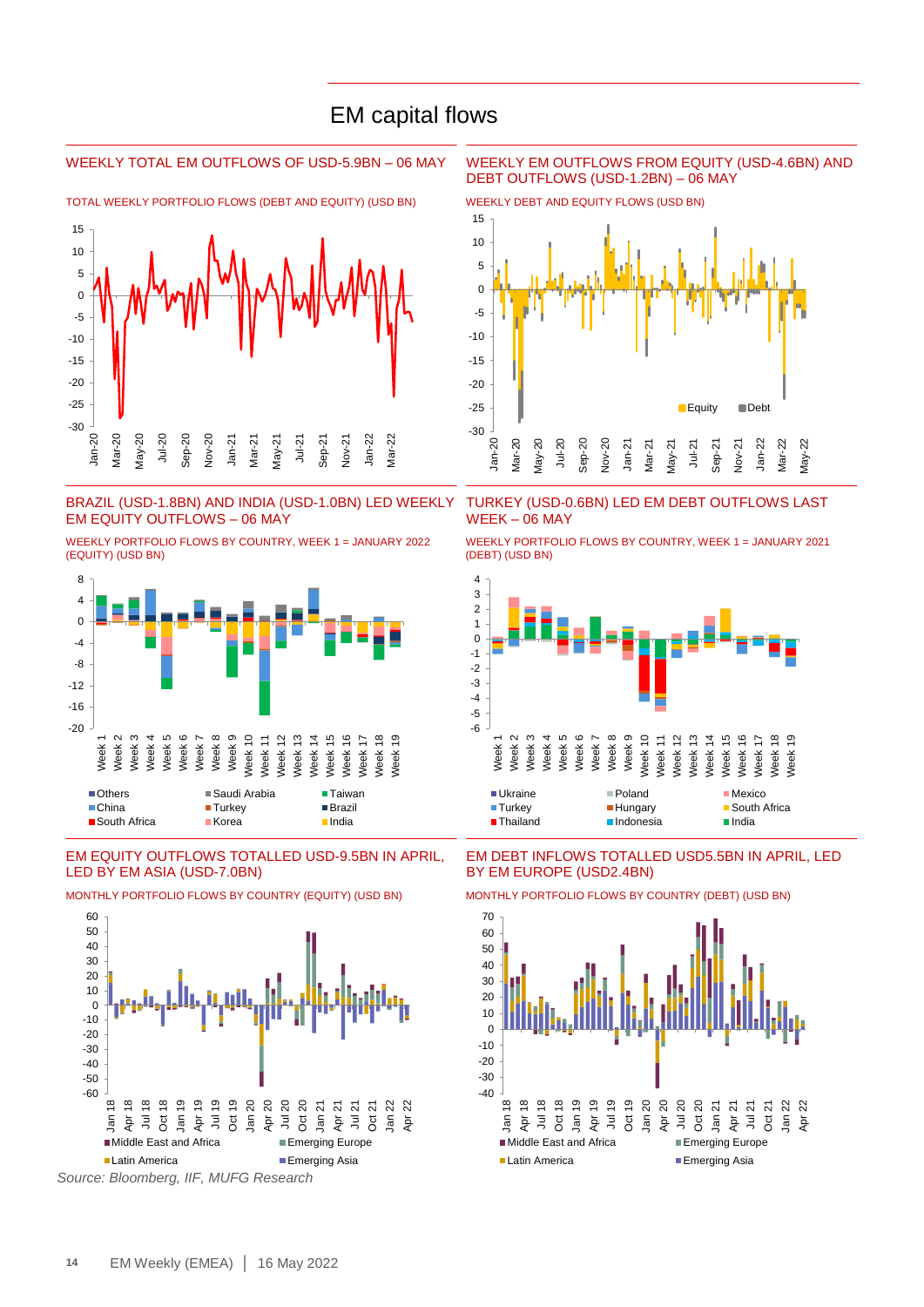# Research

### London:

**MR DEREK HALPENNY** *Head of Research, Global Markets EMEA & International Securities* T: +44 (0)20 7577 1887

**MR LEE HARDMAN** *Currency Analyst* T: l+44 (0)20 7577 1968

**MS MOMOKO MIYACHI** *Research Assistant* T: +44 (0)20 7577 1886

### Shanghai:

**MR MARCO SUN** *Chief Financial Markets Analyst*  T: +86 21 2063 5485

### Hong Kong:

**MS LIN LI** *Head of Global Markets Research Asia* T: +852 2862 7005

### New York:

**MR GEORGE GONCALVES** *Head of US Macro Strategy*  T: +1-212- 405-6687

Dubai:

**MR EHSAN KHOMAN** *Head of Emerging Markets Research – EMEA*  T: +971 (0)4 387 5033

### **Tokyo**

**MR TEPPEI INO** *Tokyo Head of Global Markets Research* T: +81 (0) 3 6214 4185

**MS SUMINO KAMEI** *Senior Analyst* T: +81 (0) 3 6214 4179

**MR TOMOKI HIRAMATASU** *Analyst* T: +81 (0) 3 6214 4152

**MR TAKAHIRO SEKIDO** *Chief Japan Strategist* T: +81 (0) 3 6214 4150

**MR KENTO SAITO** *Research Assistant* T: +81 (0) 3 6214 4149

**MR TOSHIYUKI SUZUKI** *Global Market Economist* T: +81 (0) 3 6214 4148

### Singapore:

**MR JEFF NG** *Senior Currency Analyst* T: +65 6918 5536

**MS SOPHIA NG** *Currency Analyst* T: +65 6918 5537

### Sao Paulo:

**MR CARLOS PEDROSO** *Chief Economist* T: +55-11-3268-0245

**MR MAURICIO NAKAHODO** *Senior Economist* T: +55-11-3268-0420